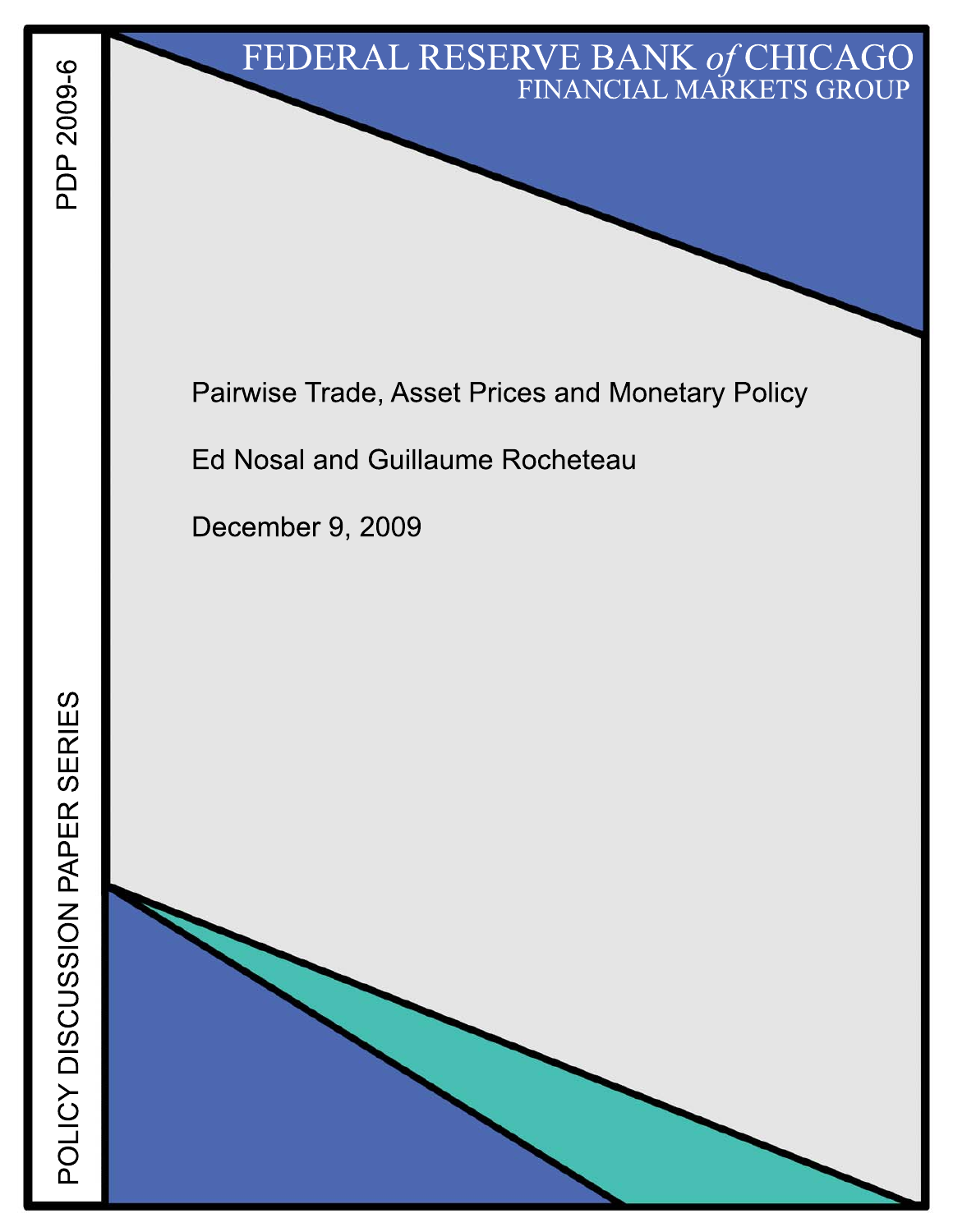## Pairwise Trade, Asset Prices, and Monetary Policy

Ed Nosal Federal Reserve Bank of Chicago

Guillaume Rocheteau University of California, Irvine

December 9, 2009

#### Abstract

We construct a search-theoretic model in which fiat money coexists with real assets, and no restrictions are placed on the use of assets as means of payment. The terms of trade in bilateral matches are determined by a pairwise Pareto-efficient pricing mechanism. From the view point of agents with a financing need, this mechanism replicates the explicit liquidity constraints found in Kiyotaki and Moore (2005) or Lagos (2006) that are needed to generate asset pricing facts found in the data. A critical difference, however, is that we do not impose any such constraints in our environment. We show that fiat money can be valued despite being dominated in its rate of return. Moreover, real assets can generate different rates of returns even if agents are risk-neutral. An increase in inflation raises assets' prices, lowers their returns, and widens the rate-of-return differences between real assets. Finally, there is a range of inflation rates that implement the first-best allocation.

J.E.L. Classification: E40, E50 Keywords: Search, money, bilateral trades, inflation, asset prices.

The views expressed here are those of the authors and not necessarily those of the Federal Reserve Bank of Chicago, or the Federal Reserve System. We thank Veronica Guerrieri and Jonathon Chiu for insightful discussions, participants at the 2008 meeting of the Society of Economic Dynamics and 2009 meetings of the Canadian Macro Study Group, and seminar participants at the Bank of Canada, the University of California at Irvine, and the Federal Reserve Banks of Chicago, New York, and St. Louis.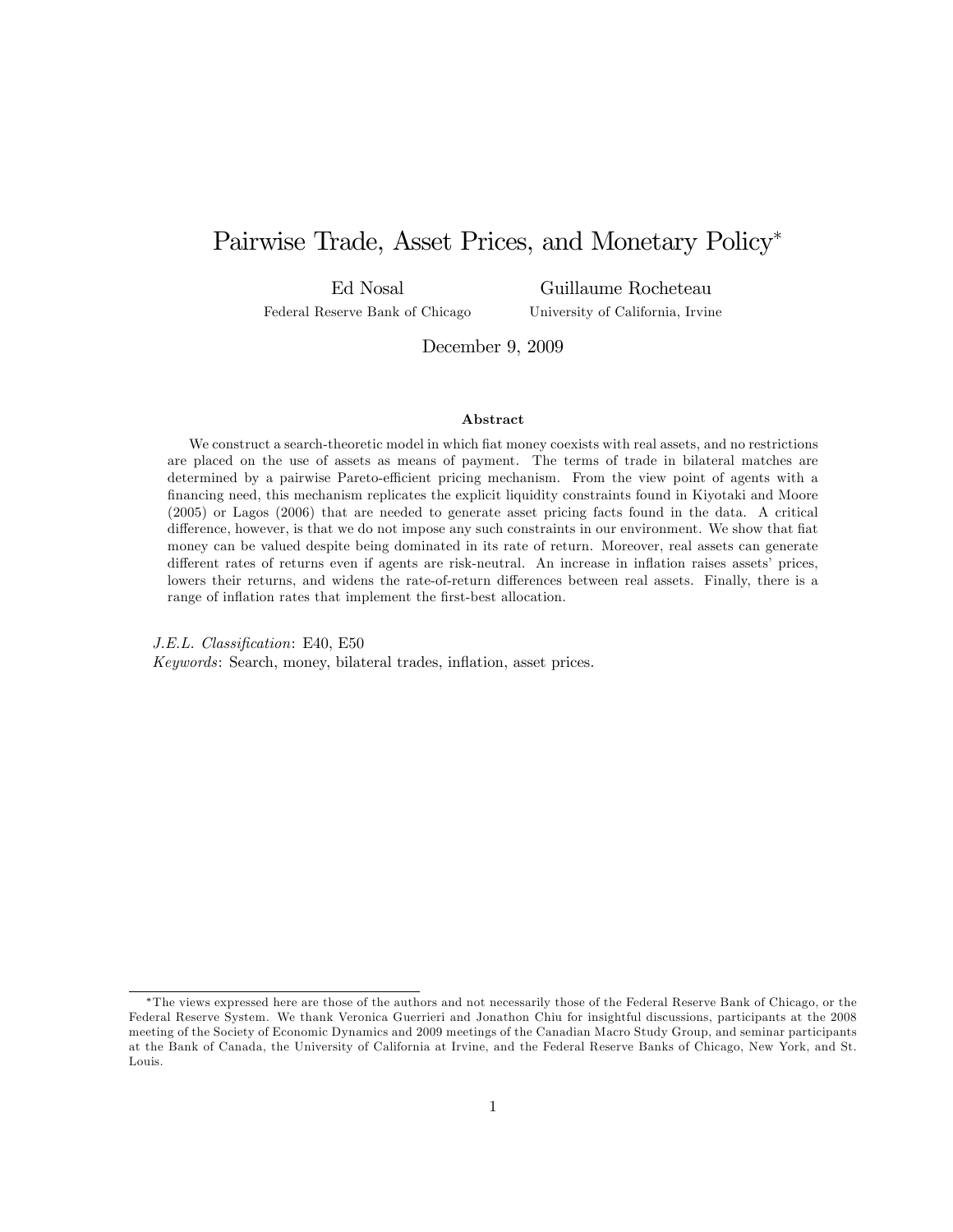#### 1 Introduction

What are the determinants of an asset's liquidity? Twenty years ago, Kiyotaki and Wright  $(1989)$ —KW hereafter—provided an answer to this question in the context of a monetary model with bilateral trades. They found that the moneyness of an asset depends on its physical properties (e.g., storage costs), the fundamentals (e.g., the pattern of specialization), and on conventions (e.g., the coordination on one among multiple equilibria). These insights were derived under extreme portfolio restrictions—agents cannot hold more than one unit of an asset—and stark assumptions, such as indivisible assets and goods. More recent developments in the search-theoretic approach to monetary economics that allow for unrestricted portfolios and divisible assets—e.g., Shi (1997) and Lagos and Wright (2005)—have led to a renewed interest for the initial question that prompted this literature: What makes money money?

According to the original insights of KW, the liquidity differences among assets can stem from differences in terms of assets' physical properties. Lester, Postlewaite, and Wright (2007) focus on the recognizability property of assets, and show that Öat money is a superior means of payment because it is harder to counterfeit and easier to authenticate than other assets.<sup>1</sup> Fundamentals can also help explain the moneyness of assets. Rocheteau (2008) shows that in the presence of informational asymmetries the liquidity of assets depends on the properties of their dividend processes.

In this paper, we take yet a different approach. We pursue the idea that when agents interact in small groups, the possible set of equilibrium outcomes can be a non-degenerate core, and that agents use bargaining conventions to determine prices. The non-degeneracy gives the modeler some freedom, in terms of choosing the conventions that agents use, for determining the actual terms of trade that will prevail. Our approach is inspired by the work of Zhu and Wallace (2007). We are not alone in believing that such an approach can yield useful insights. Kocherlakota  $(2005, pp. 726-727)$  points out that "we are likely to continue to learn a lot about monetary economics, and economics more generally, by studying the implications of ... trade tak[ing] place in small groups." So, whereas in KW, network-like externalities can generate multiple equilibria with different payment arrangements, and a convention will dictate which equilibrium is played, $2$ 

<sup>&</sup>lt;sup>1</sup>The recognizability of money is an old theme in monetary theory. Recent formalizations include Williamson and Wright (1994) and Banarjee and Maskin (1996).

<sup>&</sup>lt;sup>2</sup>Kiyotaki and Wright (1989) consider two versions of their model, models A and B, that differ in terms of the pattern of specialization. While the equilibrium of model A is unique, model B delivers multiple equilibrium for a nonempty set of parameter values. For other examples of search-theoretic models of payments with multiple equilibria, see, e.g., Matsuyama, Kiyotaki and Matsui (1993) and Ayagari, Wallace and Wright (1996).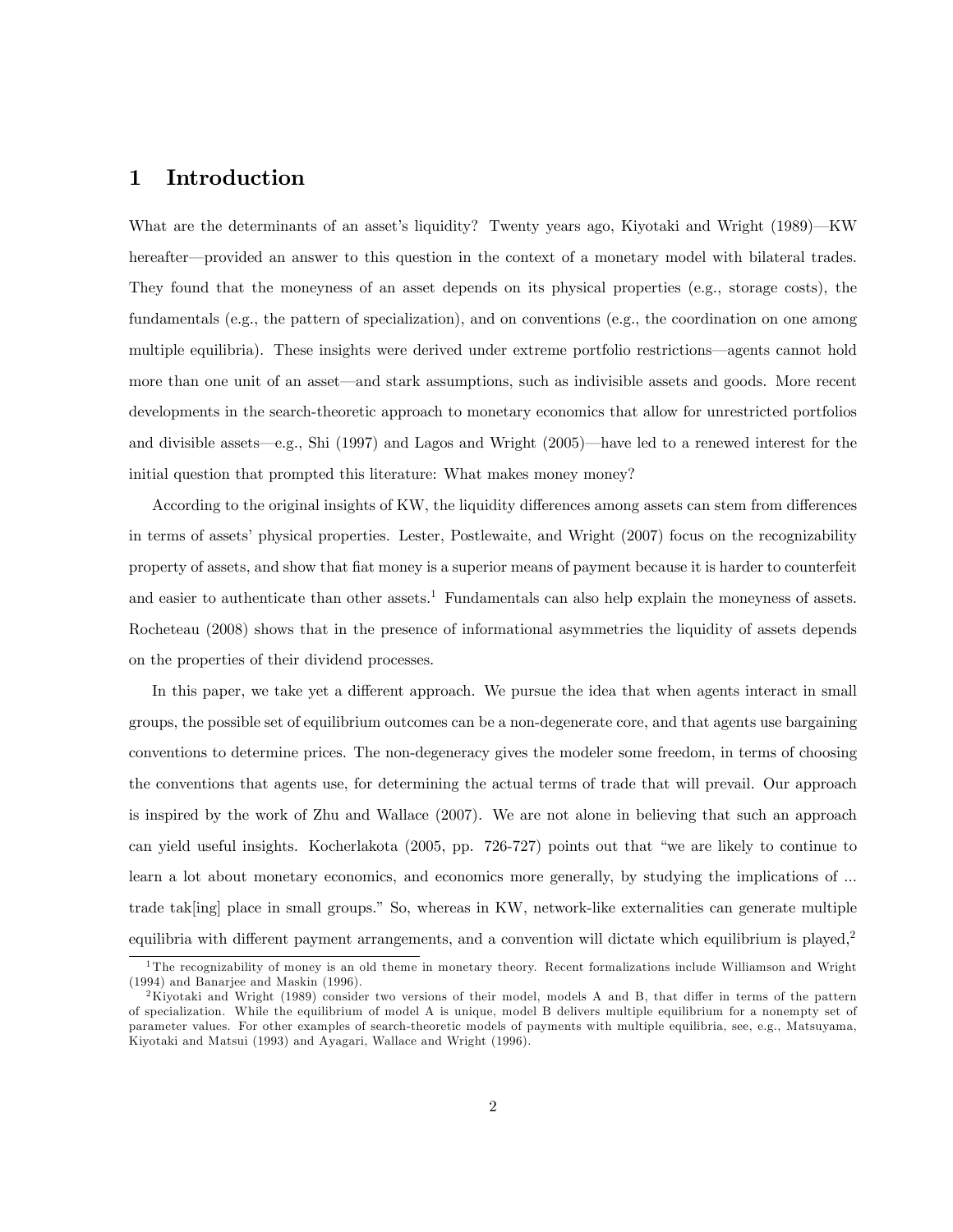in our environment, the possibility of multiple equilibria presents itself in a very natural way, thanks to a large set of Pareto-efficient allocations in core, and the convention determines which allocation is chosen.

To develop our argument, we adopt the search-theoretic model with divisible money of Lagos and Wright (2005), in which a lack of double coincidence of wants and the absence of a record-keeping technology in decentralized markets generate an explicit need for a tangible medium of exchange. Besides money, we introduce real assets, "Lucas' trees," that yield a flow of real dividends.<sup>3</sup> We adhere to the Wallace (1996) dictum and place no restrictions on the use of assets as means of payment. Agents are free to use any quantity of their real assets and money holdings for transactions purposes. A crucial aspect of the environment is that some trades take place in bilateral meetings. Because the Pareto-frontier of the bargaining set in a bilateral match is non-degenerate, a large set of pairwise Pareto-efficient allocations are potentially implementable. We will exploit this feature of the model to select a mechanism that generates outcomes that are qualitatively consistent with some observations in the data.<sup>4</sup>

While most of the recent search literature assumes an axiomatic bargaining solution to determine terms of trades in bilateral meetings, we follow Zhu and Wallace (2007) and only retain the axiom of Pareto efficiency.<sup>5</sup> The axiom of Pareto-efficiency, however, is not enough to get a unique outcome. Instead of imposing other axioms, such as independence of irrelevant alternatives or monotonicity, we take a different route and let some qualitative aspects of the data guide our selection of a trading mechanism. We demand that the trading mechanism accounts for the rate-of-return-dominance puzzle, according to which fiat money can coexist with interest-bearing assets, and various other asset pricing anomalies. We also want the model to generate the observed negative relationship between inflation and assets' returns.

Kiyotaki and Moore (2005) are able to generate the asset pricing anomalies and the effects of monetary

<sup>&</sup>lt;sup>3</sup>The first attempt to introduce capital goods into the Lagos-Wright model was by Aruoba and Wright (2003) but capital goods were not allowed to be used as means of payment in bilateral matches. Lagos and Rocheteau (2008) relax the restriction on the use of capital as a competing means of payment and show that Öat money and capital can coexist provided that there is a shortage of capital to be used as means of payment. Geromichalos, Licari and Suarez-Lledo (2007) follow a similar approach but assume that capital is in fixed supply. Lagos (2006) calibrates the model where money is replaced by risk-free bonds and capital is a risky asset, and shows that it can account for the risk-free rate and equity premium puzzles under a mild restriction on the use of capital as means of payments.

<sup>&</sup>lt;sup>4</sup>Interestingly, the same feature of the labor search model is used by Hall (2005) to explain wage rigidity. See the discussion in Kocherlakota (2005). In an earlier version of their paper Zhu and Wallace (2007) called their pricing mechanism "cash-inadvance with a twist" because from the view point of the buyer, it is as if he faces a cash-in-advance constraint. To mirror this terminology, our pricing protocol could be called "Kiyotaki-Moore with a twist."

<sup>&</sup>lt;sup>5</sup>Shi (1997) and Lagos and Wright (2005) assume that terms of trade in bilateral matches are determined by the generalized Nash solution. Aruoba, Waller, and Rocheteau (2007) investigate the robustness of the results to alternative bargaining solutions. Other mechanisms have been studied such as auctions and competitive posting. For a mechanism design approach where the mechanism is chosen by normative considerations, see Hu, Kennan and Wallace (2008).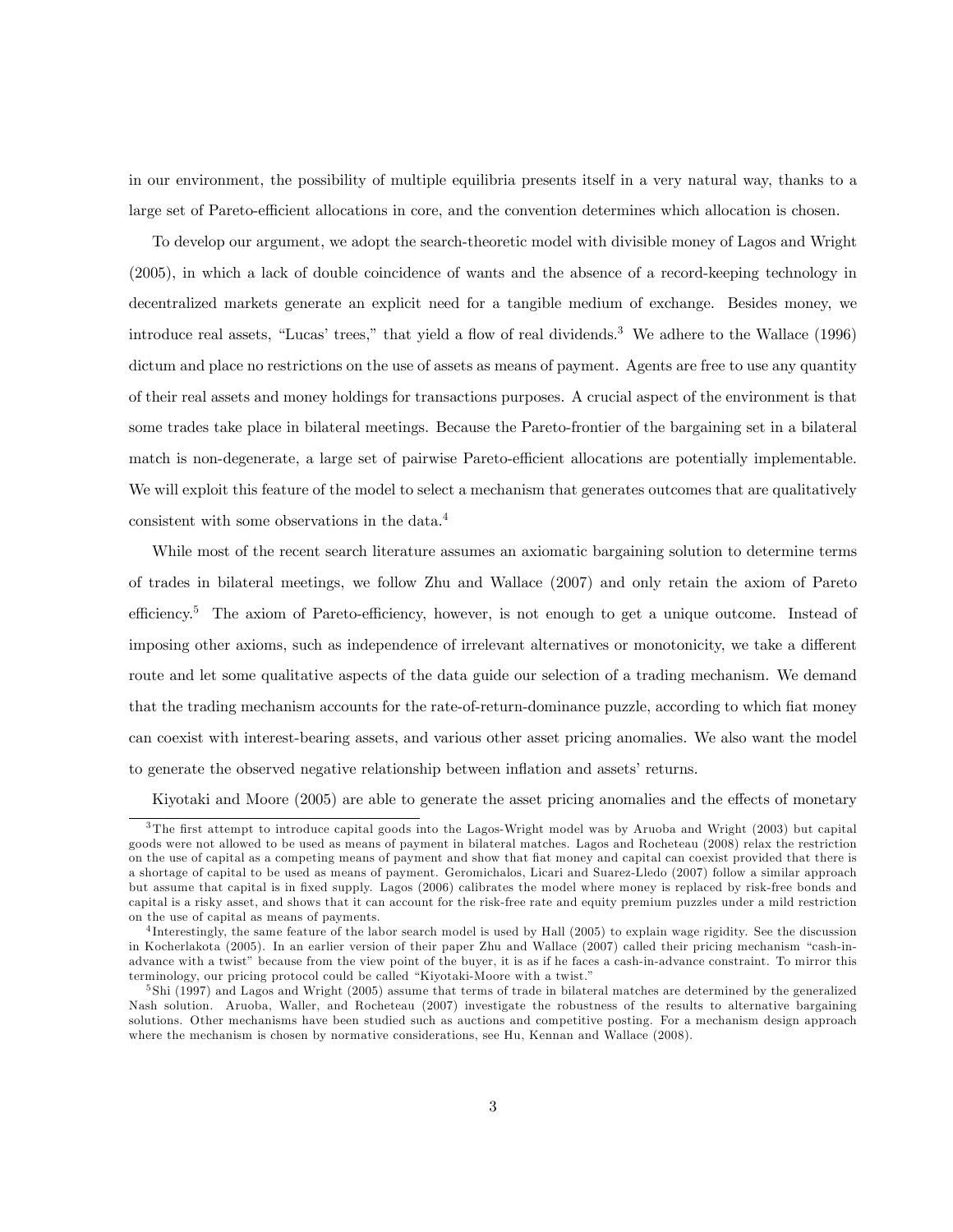policy we want to explain.<sup>6</sup> They do so, however, by imposing liquidity constraints on agents, where the constraint takes the form of a restriction on the fraction of real asset holdings that agents can use to finance investment opportunities. We design a family of trading mechanisms that replicate the same asset pricing patterns as the ones in the economy with liquidity constraints of Kiyotaki and Moore (2005) but we do not impose any exogenous liquidity constraints in our environment. Unless a Pareto-efficient trade is achieved, our mechanism does not leave any asset unused as a means of payment. The family of trading mechanisms we consider is parametrized by a single parameter—just like the generalized Nash solution—and it admits as particular cases the pricing mechanisms considered in Geromichalos, Licari and Suarez-Lledo (2007), Lagos (2006), Lagos and Rocheteau (2008), Zhu and Wallace (2007).

The main insights of our theory are as follows. First, Öat money can be held and valued despite being dominated in its rate of return by competing assets. In contrast to earlier works, we do not need to impose trading restrictions to generate a rate of return dominance pattern: a plain-vanilla Lagos-Wright model can account for this puzzle. Second, the model is capable of generating a liquidity-based structure of assets' yields, where real assets can exhibit different rates of returns, even if they share the same risk characteristics, or if agents are risk-neutral.<sup>7</sup> Those rate of return differences, which are all anomalies from the standpoint of consumption-based asset pricing theories, reflect differences in the liquidity of the assets; some assets can be liquidated at better terms of trade than others. Third, our model also has implications for the transmission mechanism of monetary policy to asset prices. Under our pricing protocol, real assets have a liquidity value i.e., a buyer is able to capture some surplus in a bilateral meeting when paying with real assets—and, hence, an increase in inflation will raise their prices and lower their returns. Moreover, inflation widens the rate of return differences between real assets. Finally, from a normative standpoint, there is a range of inflation rates that implement the first-best allocation, including the Friedman rule. As a consequence, a small inflation above the Friedman rule does not impose a welfare cost on society.

 $6$ More generally, our paper is related to the recent literature in macroeconomics that takes into account the transaction role of assets in order to explain asset pricing anomalies and the effects of monetary policy on assets' returns. For instance, Bansal and Coleman (1996) explain the risk-free rate and the equity premium puzzles in a pure exchange economy in which there are different transactions costs associated with the use of different means of payment, e.g., fiat money, government bonds and credit.

<sup>7</sup>Wallace (2000) provides a theory of the liquidity structure of asset yields based on the indivisibility of assets. Weill (2008) explains differences in liquidity across seemingly identical assets by the presence of thick market externalities in decentralized asset markets.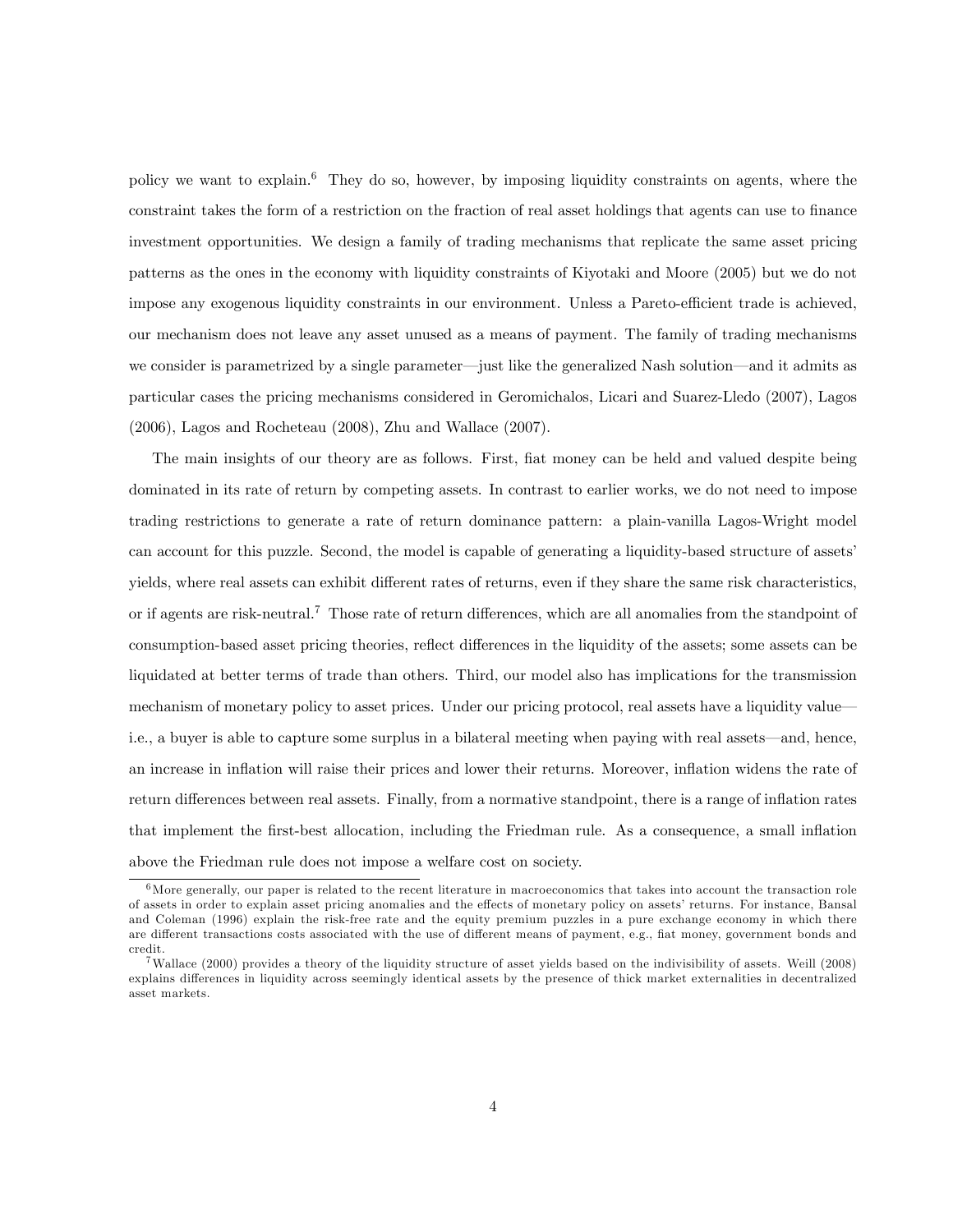#### 2 The environment

Time is discrete and continues forever. The economy is populated with a  $[0, 1]$  continuum of infinitely-lived agents. As in Lagos and Wright (2005), each period is divided into two subperiods, called AM and PM. In the AM, trade takes place in decentralized markets, where agents are bilaterally matched in a random fashion. In the PM, trade takes place in competitive markets.

In the AM decentralized market, agents produce and consume perishable goods that come in different varieties. The probability that an agent is matched with someone who produces a good he wishes to consume is  $\alpha \leq 1/2$ . Symmetrically, the probability that an agent meets someone who consumes the good he produces is  $\alpha \leq 1/2$ . For convenience, and without loss of generality, we rule out double-coincidence-of-wants meetings. In the PM subperiod, all agents are able to consume and produce a perishable (general) good.<sup>8</sup>

An agent's utility function is

$$
\mathbb{E}\left[\sum_{t=0}^{\infty} \beta^t \left[ u\left(y_t^b\right) - c\left(y_t^s\right) + x_t - h_t \right]\right]
$$

where  $y^b$  is consumption and  $y^s$  is production of the AM good, x is consumption of the general good, h is hours of work to produce the general good, and  $\beta = (1+r)^{-1} \in (0,1)$  is the discount factor across periods. We assume that  $u(y) - c(y)$  is continuously differentiable, strictly increasing and concave. In addition,  $c(0) = u(0) = 0, u'(0) = +\infty, u'(+\infty) = 0$ , and there exists a  $y^* < +\infty$  such that  $u'(y^*) = c'(y^*)$ . The technology to produce general good is linear and one-to-one in hours, i.e.,  $h$  hours of work produce  $h$  units of the general good in the PM.<sup>9</sup>

Agents are unable to commit, and their trading histories are private information. This implies that credit arrangements are infeasible. The infeasibility of credit, in conjunction with the specialization of agents' consumption and production in the AM decentralized markets, generates a role for a medium of exchange. There are two storable and perfectly divisible assets in the economy, and both can serve as media of exchange without restrictions. There is a real asset that is in fixed supply,  $A > 0$ . In each PM subperiod, one unit of the real asset generates a dividend equal to  $\kappa > 0$  units of the general good. There also exists an

<sup>8</sup>We could assume that the same goods which are traded in the AM decentralized market are also traded in the PM competitive market. However, the specialization in terms of preferences and technologies is irrelevant in a complete information, competitive environment.

<sup>&</sup>lt;sup>9</sup>Following Lagos and Wright (2005), we could adopt a more general utility function in the PM,  $U(x) - h$  with  $U'' < 0$ . Our results would not be affected provided that the nonnegativity constraint for the number of hours,  $h \geq 0$ , is not binding in equilibrium.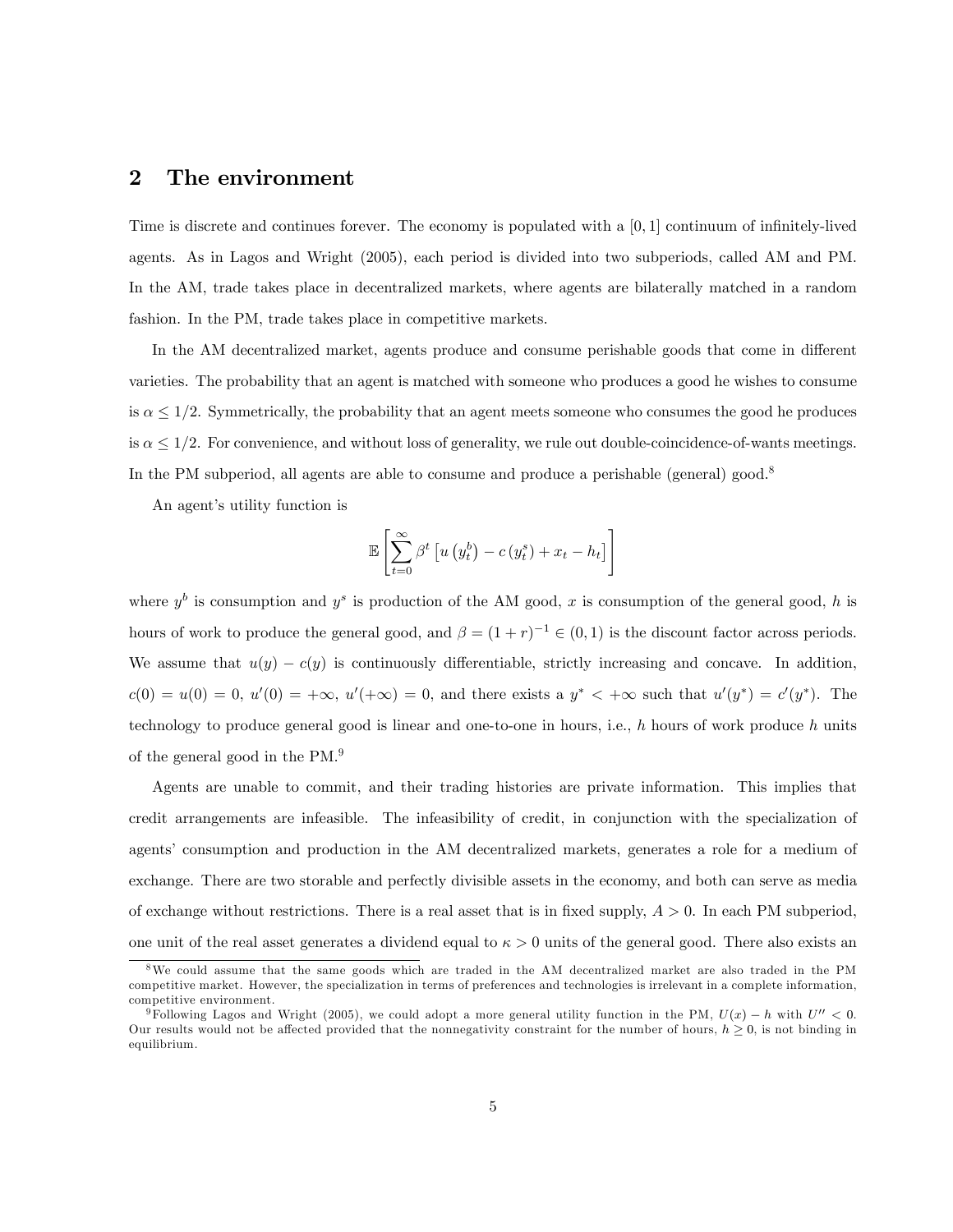intrinsically useless asset called fiat money. The quantity of money at the beginning of period  $t$  is denoted  $M_t$ . The money supply grows at the gross rate  $\gamma > \beta$ , where  $\gamma \equiv \frac{M_{t+1}}{M_t}$  $\frac{d_{t+1}}{M_t}$ , via lump-sum transfers or taxes in the PM subperiod.<sup>10</sup> In the AM subperiod, producers and consumers in a bilateral match can exchange the assets for one another or for the consumption good. In the PM subperiod, assets are traded with the general good in competitive markets.

The asset prices at date t are measured in terms of the general good in the date t PM subperiod. The price of money is denoted by  $\phi_t$  and the price of the real asset is denoted by  $q_t$ . In what follows, we will focus our attention on stationary equilibria, where  $\phi_t M_t$  and  $q_t$  are constant.

### 3 Pricing

In this section, we describe the determination of the terms of trade in bilateral meetings in the AM decentralized market. Before we do this, however, it will be useful to show some properties of an agent's value function in the PM subperiod, W, since it tells us how agents will value the assets they give up or receive in the AM decentralized market. The value function of an agent entering the PM competitive markets holding a portfolio of a units of real asset and z units of real balances is,

$$
W(a, z) = \max_{x, h, a', z'} \{x - h + \beta V(a', z')\}
$$
 (1)

s.t. 
$$
\gamma z' + qa' + x = z + h + a(q + \kappa) + T,
$$
 (2)

where  $T \equiv \phi_t(M_{t+1} - M_t)$ , which is measured in terms of the general good, is the lump-sum transfer associated with money injection. At the start of the PM subperiod, each unit of the real asset can be bought or sold in a competitive market at the price q, and it generates  $\kappa$  units of the general good. The agent chooses his net consumption,  $x - h$ , and the portfolio,  $(a', z')$ , that he will bring into the subsequent decentralized market. Each unit of real balances acquired in the PM subperiod of date t will turn into  $\frac{\phi_{t+1}}{\phi_t} = \gamma^{-1}$  units of real balances in date  $t + 1$ . Hence, to have z' units of real balances next period, an agent must acquire  $\gamma z'$  units in the current period.

<sup>&</sup>lt;sup>10</sup> If  $\gamma$  < 1 the government can force agents to pay taxes in the PM. In a related model, Andolfatto (2007) considers the case where the government has limited coercion power—it cannot confiscate output and cannot force agents to work—and the payment of lump-sum taxes is voluntary: agents can avoid paying taxes by not accumulating money balances. He shows that if agents are sufficiently impatient, then the Friedman rule is not incentive-feasible, i.e., there is an induced lower bound on deflation.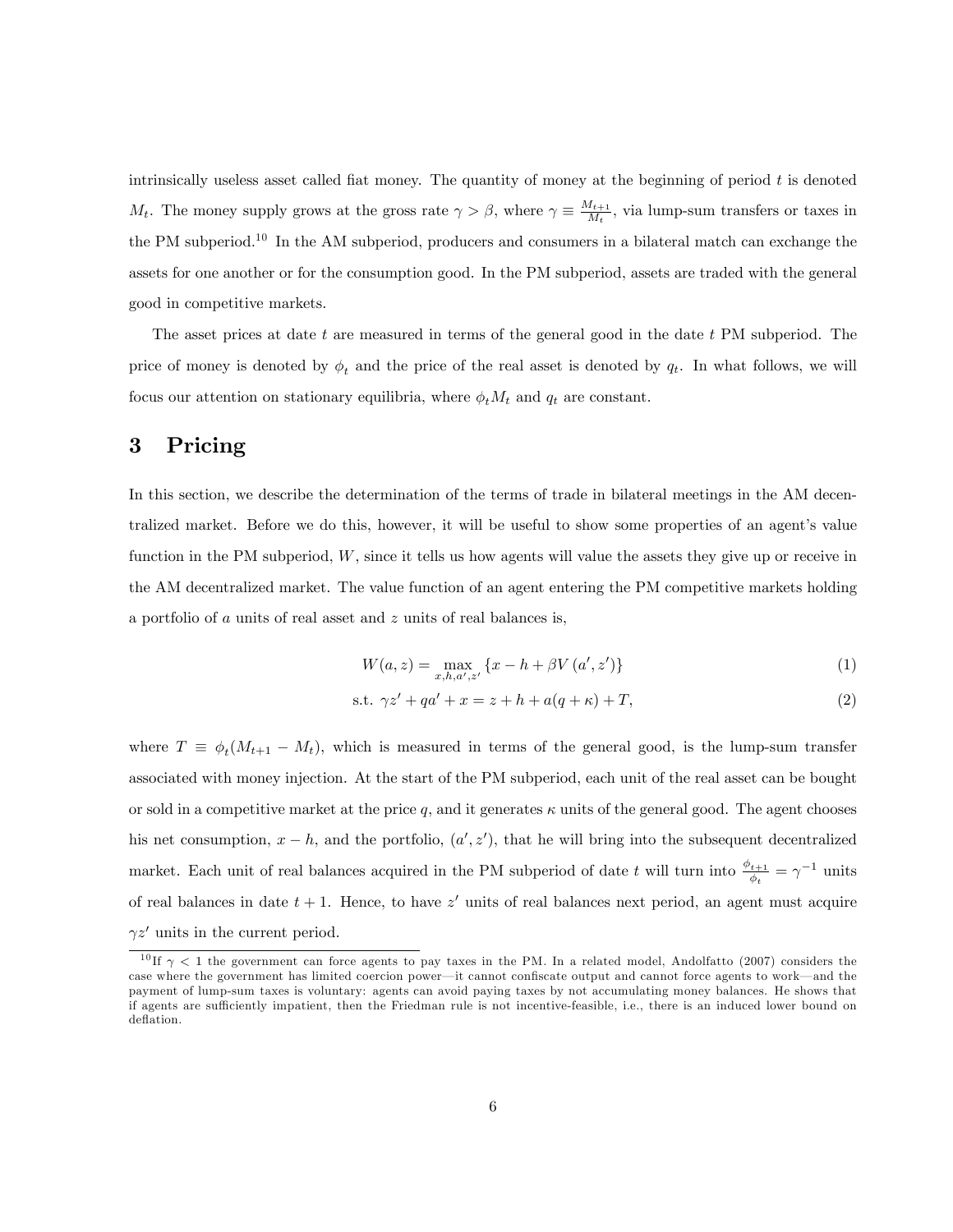Substituting  $x - h$  from (2) into (1) gives

$$
W(a,z) = z + a(q+\kappa) + T + \max_{a',z'} \{ -\gamma z' - qa' + \beta V(a',z') \}.
$$
 (3)

From (3), the PM value function is linear in the agent's wealth: this property will prove especially convenient in terms of simplifying the pricing problem in the AM decentralized market. Note also that the choice of the agent's new portfolio,  $(a', z')$ , is independent of the portfolio that he brought into the PM subperiod,  $(a, z)$ , as a consequence of quasi-linear preferences.

Consider now a match in the AM decentralized market between a buyer holding portfolio  $(a, z)$  and a seller holding portfolio  $(a^s, z^s)$ . The terms of trade are given by the output  $y \geq 0$  produced by the seller and the transfer of assets  $(\tau_m, \tau_a) \in [-z^s, z] \times [-a^s, a]$  from the buyer to the seller, where  $\tau_m$  is the transfer of real balances and  $\tau_a$  is the transfer of real assets. (If the transfer is negative, then the seller is delivering assets to the buyer.) The procedure that determines the terms of trade in the AM decentralized market generalizes the one suggested by Zhu and Wallace (2007). The procedure has two steps. The first step generates a payoff or surplus for the buyer, denoted as  $\hat{U}^b$ , which is equal to what he would obtain in a bargaining game if he had all the bargaining power, but was facing *liquidity constraints*. Specifically, in this "virtual game" it is assumed that the buyer can at most transfer a fraction  $\theta$  of his real asset holdings, i.e.,  $\tau_a \leq \theta a$ . Zhu and Wallace (2007) assume that  $\theta = 0$ ; Lagos and Rocheteau (2008) and Geromichalos, Licari and Suarez-Lledo (2007) assume  $\theta = 1$ . In terms of real balance transfers, the buyer cannot transfer more than he holds, i.e.,  $\tau_m \leq z^{11}$  The liquidity constraint on real asset holdings in the virtual game is chosen purposely to be reminiscent of the one used in Kiyotaki and Moore (2005), where individuals can only use a fraction of their capital goods to finance investment opportunities.<sup>12</sup> From the buyer's standpoint, it is as if he was trading in the Kiyotaki-Moore economy. The liquidity constraint is also reminiscent of the constraint in Lagos (2006), where  $\theta = 0$  in a fraction of the matches and  $\theta = 1$  in the remaining matches. Note that the output and wealth transfers that the Örst step generates are virtual in the sense that they are simply used to determine the buyer's surplus,  $\hat{U}^b$ . The *actual* output and wealth transfer are determined in the second step so as to generate a pairwise Pareto-efficient trade. The actual trade maximizes the seller's surplus subject to the constraint that the buyer receives a surplus at least equal to  $\hat{U}^b$ , and the only restrictions placed

<sup>&</sup>lt;sup>11</sup>We do not constraint the transfer of asset holdings of the seller, but this is with no loss in generality.

 $12$ Kiyotaki and Moore (2005) consider an economy with two assets, capital and land. Land is in fixed supply while capital is accumulated. Both assets are inputs in the production of the final good. Individuals receive random opportunities to invest. In order to finance investment, they can use all their land—land is "completely liquid"—but only a fraction  $\theta$  of their capital holdings. So land is analogous to money in our formulation, while capital is similar to our real asset.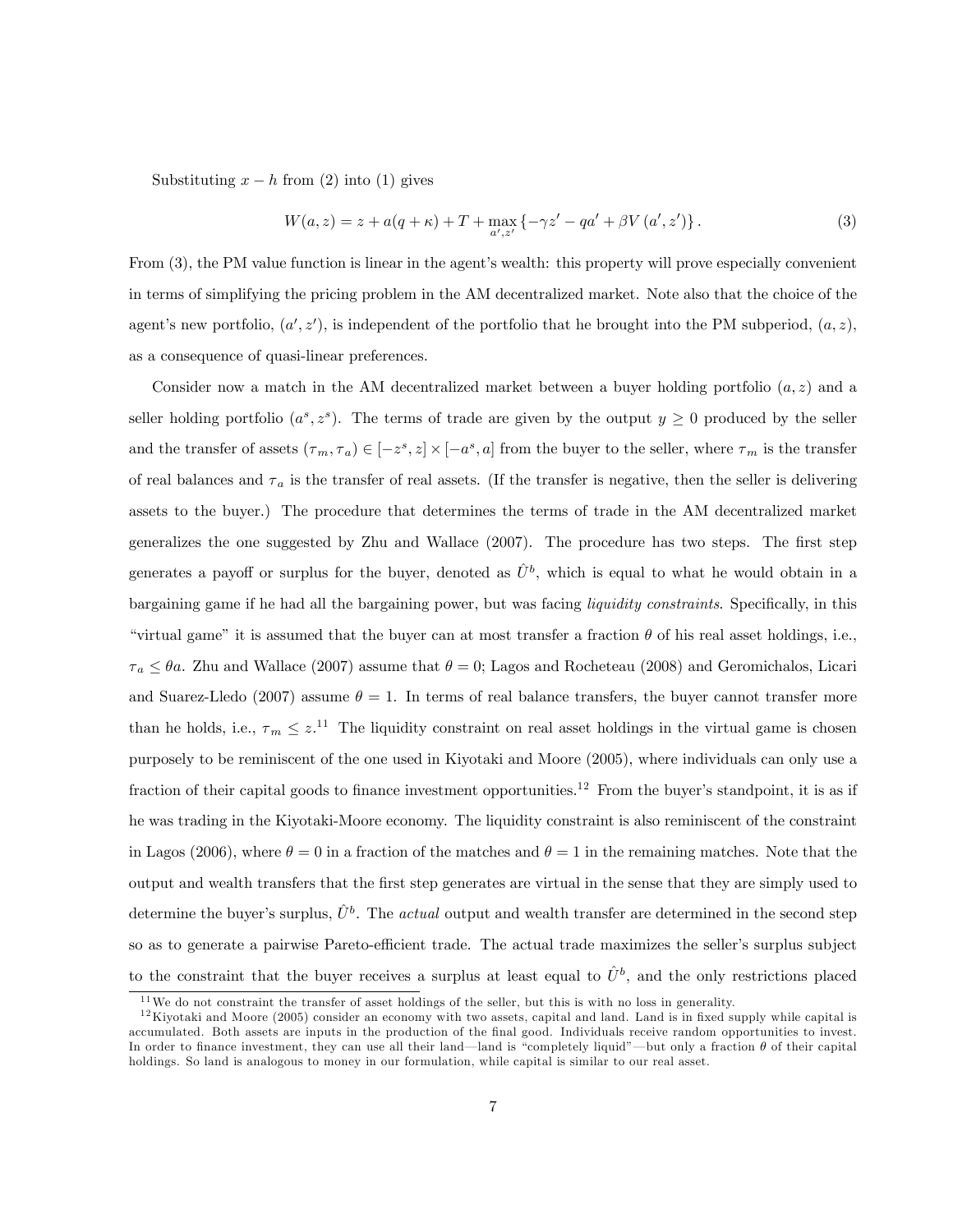on the transfer of either asset is that an agent cannot transfer more than he has, i.e.,  $-a^s \leq \tau_a \leq a$  and  $-z^s \leq \tau_m \leq z.$ 

The first step of our pricing protocol, which determines the buyer's surplus  $\hat{U}^b$ , solves the following problem,

$$
\hat{U}^b(a, z) = \max_{y, \tau_m, \tau_a} [u(y) + W(a - \tau_a, z - \tau_z) - W(a, z)]
$$
  
s.t. 
$$
-c(y) + W(a^s + \tau_a, z^s + \tau_m) \ge W(a^s, z^s)
$$

$$
\tau_m \in [-z^s, z], \quad \tau_a \in [-a^s, \theta a]
$$

The buyer in this virtual game maximizes his surplus, subject to the participation constraint of the seller and the constraints on the transfer of his asset holdings: while the buyer can transfer all his money balances, he can only hand over a fraction  $\theta$  of his real asset.<sup>13</sup> Using the linearity of  $W(a, z)$ , the above problem can be rewritten as

$$
\hat{U}^b(a,z) = \max_{y,\tau_m,\tau_a} [u(y) - \tau_m - \tau_a(q+\kappa)] \tag{4}
$$

$$
s.t. \quad -c(y) + \tau_m + \tau_a(q + \kappa) \ge 0 \tag{5}
$$

$$
-zs - as(q + \kappa) \le \tau_m + \tau_a(q + \kappa) \le z + \theta a(q + \kappa)
$$
 (6)

From this formulation, note that what matters is the total value of the transfer of assets,  $\tau_m + \tau_a(q + \kappa)$ , and not its composition in terms of money and real asset. Moreover, from the seller's participation constraint,  $y \ge 0$  requires  $\tau_m + \tau_a(q + \kappa) \ge 0$ . Thus, the constraint that the seller cannot transfer more than his wealth is irrelevant, and the buyer's payoff is independent of  $(a^s, z^s)$ . From this, it is easy to see that the buyer's payoff is a function of only his liquid wealth,  $z + \theta a (q + \kappa)$ , the wealth he can use in the virtual game to maximize his payoff. We now describe some of the properties of buyer's surplus function,  $\hat{U}^b(a, z)$ .

**Lemma 1** The buyer's payoff is uniquely determined and satisfies,

$$
\hat{U}^{b}(a,z) = \begin{cases}\nu(y^*) - c(y^*) & \text{if } z + \theta a(q+\kappa) \ge c(y^*)\\u \circ c^{-1}[z + \theta a(q+\kappa)] - z - \theta a(q+\kappa) & otherwise \end{cases} \tag{7}
$$

If  $z + \theta a(q + \kappa) < c(y^*)$ , then  $\hat{U}^b(a, z)$  is strictly increasing and strictly concave with respect to each of its arguments. Moreover,  $\hat{U}^b(a, z)$  is jointly concave (but not strictly) with respect to  $(a, z)$ .

<sup>&</sup>lt;sup>13</sup>In principle,  $\hat{U}^b$  should also have  $z^s$  and  $a^s$  as arguments. Here we anticipate the result that the terms of trade in this virtual game are independent of the seller's portfolio.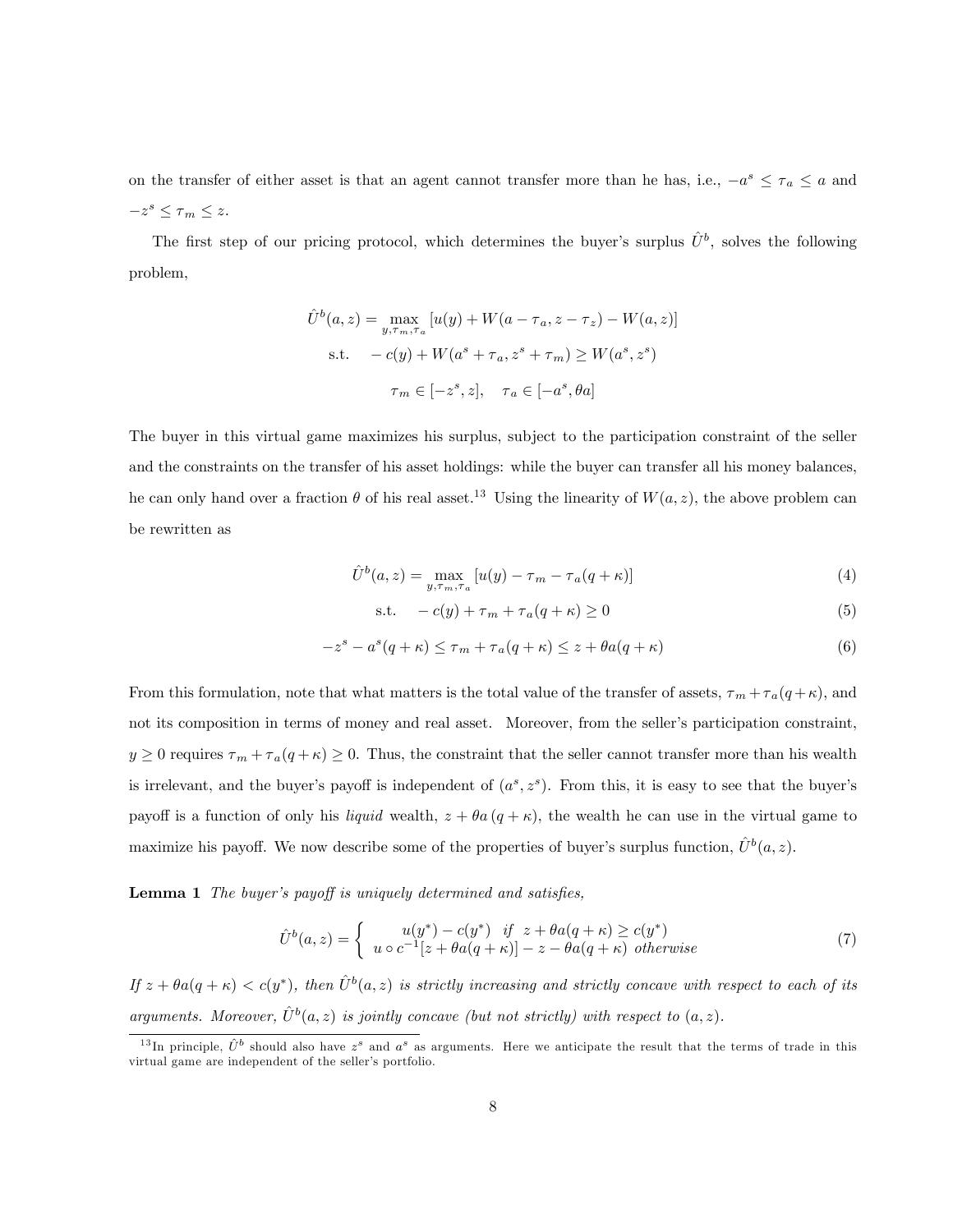**Proof.** The solution to (4)-(6) is  $y = y^*$  and  $\hat{U}^b = u(y^*) - c(y^*)$  iff  $z + \theta a(q + \kappa) \ge c(y^*)$ ; otherwise,  $y = c^{-1}[z + \theta a(q + \kappa)]$  and  $(\tau_m, \tau_a) = (z, \theta a)$ .

If  $z + \theta a(q + \kappa) < c(y^*)$ , then

$$
\hat{U}_a^b = \frac{\partial \hat{U}^b}{\partial a} = \theta(q+\kappa) \left[ \frac{u'(\omega)}{c'(\omega)} - 1 \right] > 0 \tag{8}
$$

$$
\hat{U}^b_z = \frac{\partial \hat{U}^b}{\partial z} = \frac{u'(\omega)}{c'(\omega)} - 1 > 0,
$$
\n(9)

where  $\omega = c^{-1}[z + \theta a(q + \kappa)]; \hat{U}^b(a, z)$  is increasing with respect to each of its arguments. As well,

$$
\hat{U}_{zz}^b = \frac{u''(\omega)c'(\omega) - u'(\omega)c''(\omega)}{[c'(\omega)]^3} < 0
$$
  

$$
\hat{U}_{za}^b = \theta(q+\kappa) \left[ \frac{u''(\omega)c'(\omega) - u'(\omega)c''(\omega)}{[c'(\omega)]^3} \right] < 0
$$
  

$$
\hat{U}_{aa}^b = [\theta(q+\kappa)]^2 \left[ \frac{u''(\omega)c'(\omega) - u'(\omega)c''(\omega)}{[c'(\omega)]^3} \right] < 0;
$$

 $\hat{U}^b(a, z)$  is strictly concave with respect to each of its arguments, and  $\hat{U}_{aa}^b \hat{U}_{zz}^b$  –  $\left(\hat{U}^b_{za}\right)^2 = 0$ . Hence,  $\hat{U}^b(a, z)$ is jointly concave, but not strictly jointly concave.  $\blacksquare$ 

The second step of the pricing protocol determines the seller's surplus,  $\hat{U}^s(a, z)$ , and the actual terms of trade,  $(y, \tau_m, \tau_a)$ , as functions of the *buyer's* portfolio in the match,  $(a, z)$ . By construction, the terms of trade are chosen so that the allocation is pairwise Pareto-efficient. The allocation solves the following problem,

$$
\hat{U}^s(a,z) = \max_{y,\tau_m,\tau_a} \left[ -c(y) + \tau_m + \tau_a(q+\kappa) \right] \tag{10}
$$

$$
\text{s.t. } u(y) - \tau_m - \tau_a(q + \kappa) \ge \hat{U}^b(a, z) \tag{11}
$$

$$
-z^s \le \tau_m \le z, \quad -a^s \le \tau_a \le a \tag{12}
$$

Notice that in this problem, the use of the real asset as means of payment is not restricted. Moreover,  $\hat{U}^{s}(a, z) \geq 0$  since the allocation determined in the first step of the pricing protocol is still feasible in the second step. It is straightforward to characterize the solution to the seller's problem.

**Lemma 2** If  $z + a(q + \kappa) \ge u(y^*) - \hat{U}^b(a, z)$ , then the terms of trade in bilateral meetings satisfy

$$
y = y^* \tag{13}
$$

$$
\tau_m + \tau_a(q + \kappa) = u(y^*) - \hat{U}^b(a, z); \tag{14}
$$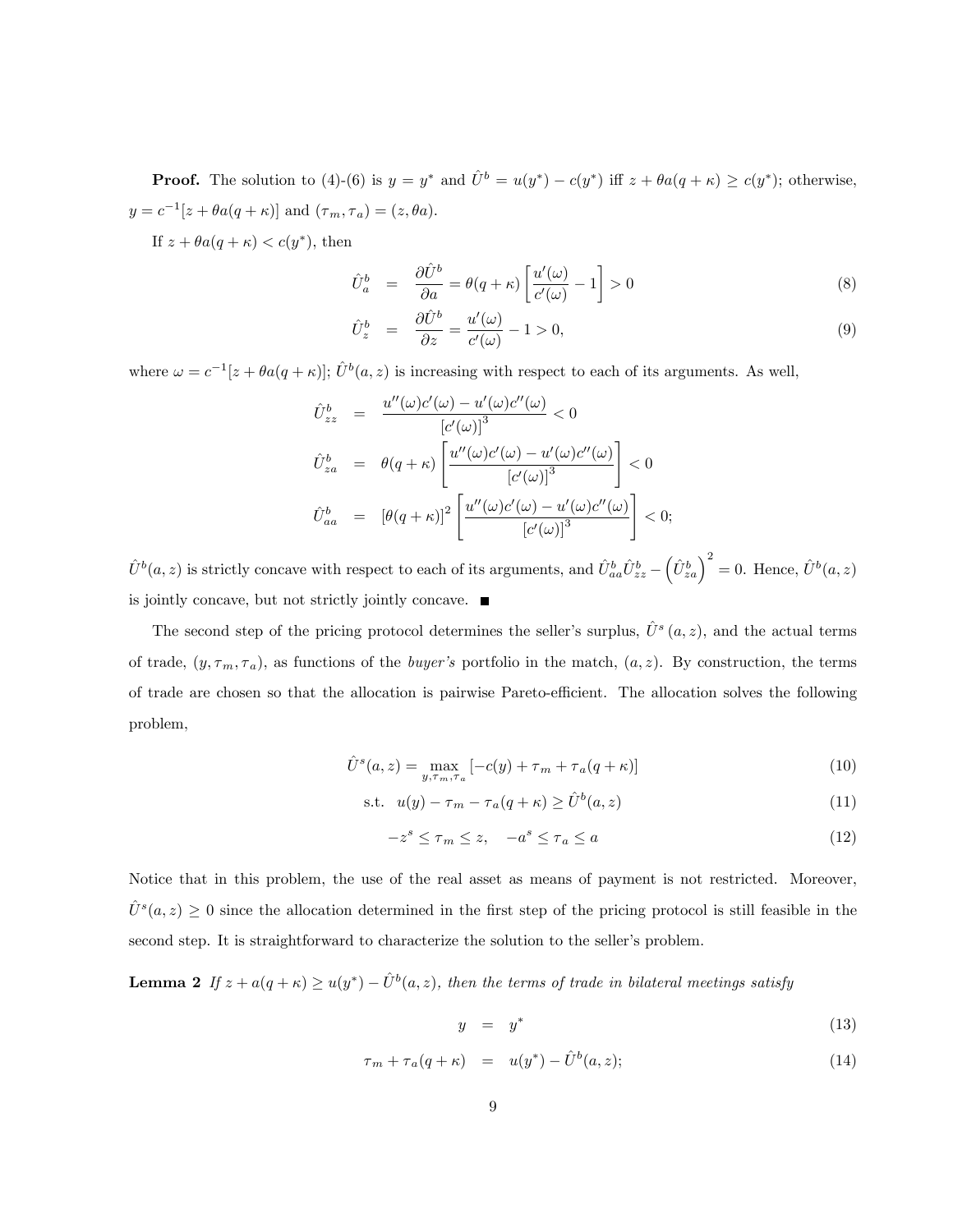otherwise,

$$
y = u^{-1} \left[ z + a(q + \kappa) + \hat{U}^b(a, z) \right]
$$
 (15)

$$
(\tau_a, \tau_m) = (a, z). \tag{16}
$$

The seller's payoff and output are uniquely determined. The composition of the payment between money and the real asset is unique if the output is strictly less than the efficient level,  $y^*$ . If  $z + a(q + \kappa)$  $u(y^*) - \hat{U}^b(a, z)$ , then there are a continuum of transfers  $(\tau_a, \tau_m)$  that achieve (14).

Consider the case where  $z + a(q + \kappa) < u(y^*) - \hat{U}^b(a, z)$ . Here, output, y, depends on the buyer's portfolio. From  $(15)-(16)$  one can compute the quantity of output a buyer can acquire with an additional unit of wealth. If an agent accumulates an additional unit of real balances, his consumption in the AM increases by

$$
\frac{\partial y}{\partial z} = \frac{u'(\omega)}{c'(\omega)u'(y)},
$$

where  $\omega = c^{-1}[z + \theta a(q + \kappa)]$ . If the agent accumulates an additional unit of the real asset, which promises  $q + \kappa$  units of output in the next PM, then

$$
(q+\kappa)^{-1}\frac{\partial y}{\partial a} = \frac{1+\theta\left[\frac{u'(\omega)}{c'(\omega)} - 1\right]}{u'(y)}.
$$

If  $\theta$  < 1, then a claim on one unit of PM output buys more output in the AM if it takes the form of fiat money instead of the real asset. It can also be checked from Lemma 1 that

$$
\frac{\partial \hat{U}^b(a,z)}{\partial a} = \theta(q+\kappa) \frac{\partial \hat{U}^b(a,z)}{\partial z}.
$$

One unit of the real asset generates an increase of the buyer's surplus that is  $\theta$  times the one associated with  $q + \kappa$  units of real balances. In this sense,  $\theta$  is a measure of the liquidity of the real asset, i.e., its ability to buy AM output at favorable terms of trade.

In Figure 1 the determination of the terms of trade is illustrated. The surpluses of the buyer and the seller are denoted  $\hat{U}^b$  and  $\hat{U}^s$ , respectively. There are two Pareto frontiers: the lower (dashed) frontier corresponds to the pair of utility levels in the first step of the pricing protocol, where the buyer cannot spend more than a fraction  $\theta$  of his real asset, and the upper frontier corresponds to the pair of utility levels in the second step of the procedure, where payments are unconstrained.<sup>14</sup> In Figure 1, the upper frontier is constructed

<sup>&</sup>lt;sup>14</sup>If  $z + \theta a (q + \kappa) > c(y^*)$  then both Pareto frontiers have a part in common with the efficient line  $U^b + U^s = u(y^*) - c(y^*)$ . In that case,  $\hat{U}^b = u(y^*) - c(y^*)$  and  $\hat{U}^s = 0$ .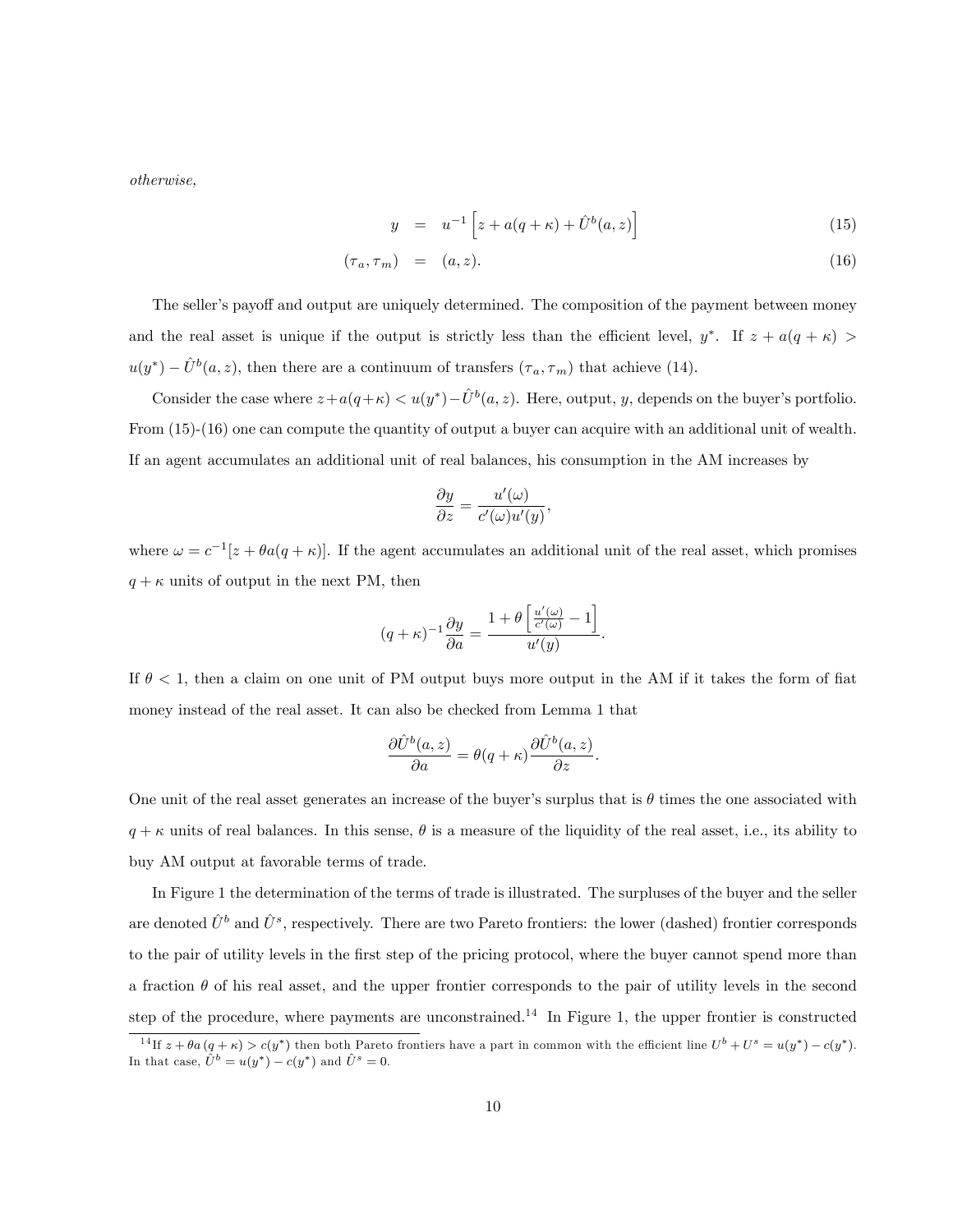

Figure 1: Pricing mechanism

in the case where the first-best level of output is incentive-feasible, i.e.,  $z + a(q + \kappa) > c(y^*)$ . Along the linear portion of the upper frontier—moving in a north-west direction—output remains at  $y^*$  but wealth transferred to the seller increases. The linear portion ends when the wealth transference to the seller equals  $z + a (q + \kappa)$ ; beyond that point on the upper frontier, the seller's surplus increases by having him receive all of the buyerís wealth in exchange for producing successively smaller amounts of the consumption good. The lower frontier is constructed under the assumption that  $z + \theta a (q + \kappa) < c (y^*)$ , i.e.,  $\hat{U}^b < u (y^*) - c (y^*)$ . In Figure 1, in the first step of the pricing protocol, the buyer's surplus is the one he obtains in a virtual game where he offers his entire "liquid" wealth in exchange for the maximum level of output the seller is willing to produce. In the second step, the seller's surplus is chosen so that the agreement  $(\hat{U}^b, \hat{U}^s)$  lies on the upper frontier in Figure 1 so that the trade is Pareto efficient. Given the configuration of Figure 1, the seller will receive all of the buyer's wealth and will produce a level of output  $y < y^*$  that provides the buyer with a surplus equal to  $\hat{U}^{b}$ .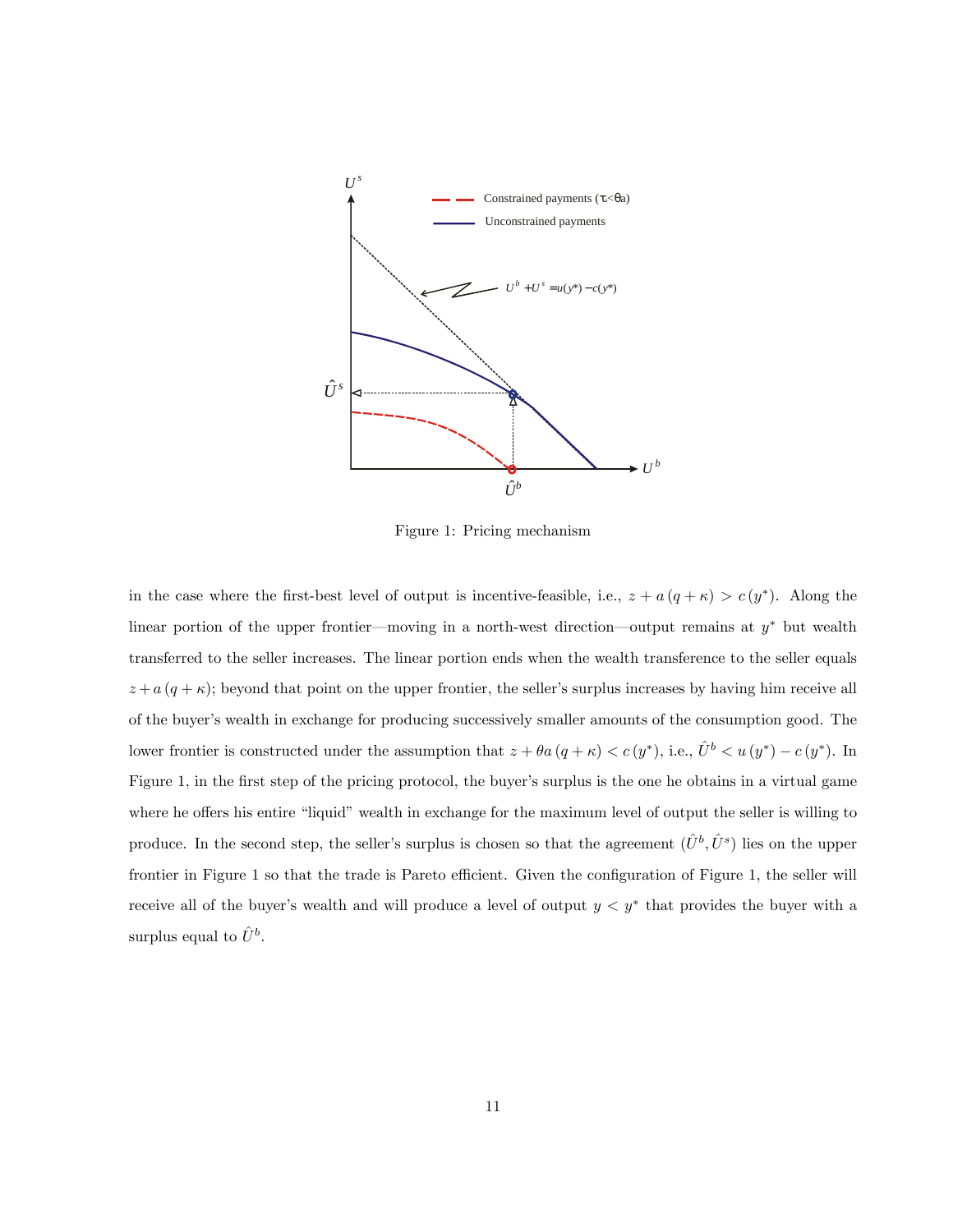#### 4 Equilibrium

We incorporate the pricing mechanism, described in Section 3, in our general equilibrium model. Let  $y(a, z)$ ,  $\tau_a(a, z)$  and  $\tau_m(a, z)$ , represent the output and transfer outcomes from the pricing mechanism, when the buyer in the match has portfolio  $(a, z)$ . The value to the agent of holding portfolio  $(a, z)$  at the beginning of the AM subperiod,  $V(a, z)$ , is given by

$$
V(a, z) = \alpha \{ u[y(a, z)] + W[a - \tau_a(a, z), z - \tau_m(a, z)] \}
$$
  
+ $\alpha \mathbb{E} \{-c[y(\tilde{a}, \tilde{z})] + W[a + \tau_a(\tilde{a}, \tilde{z}), z + \tau_m(\tilde{a}, \tilde{z})] \}$   
+ $(1 - 2\alpha)W(a, z).$  (17)

With probability  $\alpha$ , the agent is the buyer in a match. He consumes  $y(a, z)$  and delivers the assets  $[\tau_a(a,z), \tau_m(a,z)]$  to the seller.<sup>15</sup> As established in Lemmas 1 and 2, the terms of trade  $(y, \tau_a, \tau_m)$  only depend on the portfolio of the buyer in the match. With probability  $\alpha$  the agent is the seller in the match. He produces y and receives  $(\tau_a, \tau_m)$  from the buyer where  $(y, \tau_a, \tau_m)$  is a function of the buyer's portfolio  $(\tilde{a}, \tilde{z})$ . The expectation is taken with respect to  $(\tilde{a}, \tilde{z})$ , since the distribution of asset holdings might be nondegenerate, assuming that the buyer partner is chosen at random from the whole population of potential buyers. Finally, with probability  $1 - 2\alpha$  the agent is neither a buyer nor a seller. Using the linearity of  $W(a, z)$  and the expressions for the buyer's and the seller's surpluses, (17) can be rewritten more compactly as

$$
V(a,z) = \alpha \hat{U}^b(a,z) + \alpha \mathbb{E} \hat{U}^s(\tilde{a},\tilde{z}) + W(a,z).
$$
\n(18)

If the agent was living in an economy with exogenous liquidity constraints where he can only transfer a fraction  $\theta$  of his real asset holdings, as in Kiyotaki and Moore (2005) or Lagos (2006), then the main difference would be that  $\mathbb{E}\hat{U}^s(\tilde{a},\tilde{z}) = 0$  (assuming that the buyer makes take-it-or-leave-it-offers). Consequently, the buyer's choice of portfolios in both economies would be similar.

Substituting  $V(a, z)$ , as given by (18), into (3), and simplifying, an agent's portfolio solves

$$
(a, z) \in \arg\max_{a, z} \left\{ -\gamma z - qa + \beta \left[ \alpha \hat{U}^b(a, z) + z + a(q + \kappa) \right] \right\}.
$$
 (19)

<sup>&</sup>lt;sup>15</sup>Recall from Lemma 2 that even though the terms of trade  $(\tau_a, \tau_m)$  may not be uniquely determined, the transfer of wealth,  $\tau_m + \tau_a(\kappa + q)$ , is unique.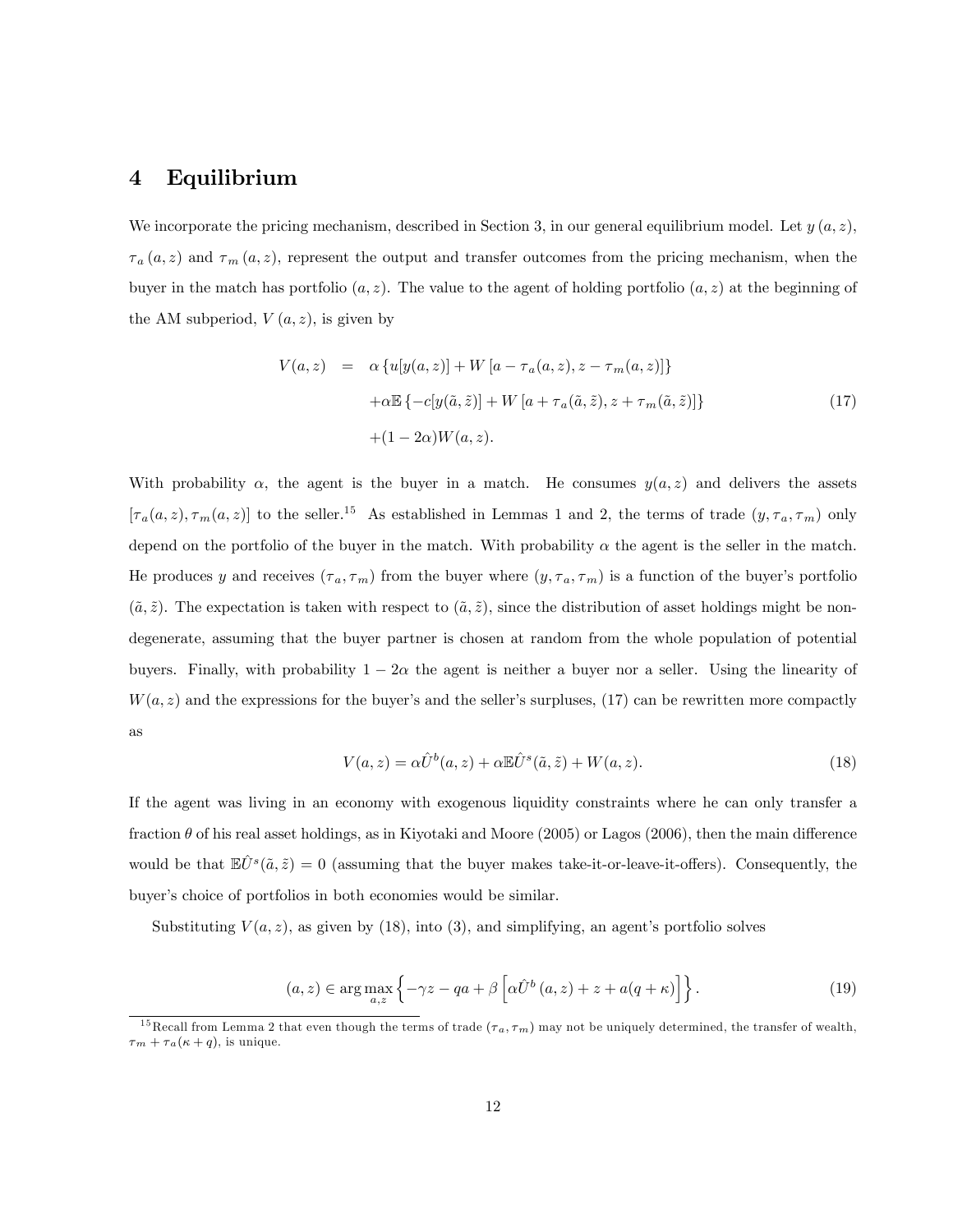The portfolio is chosen so as to maximize the expected discounted utility of the agent if he happens to be a buyer in the next AM market minus the effective cost of the portfolio. The cost of holding an asset is its purchase price minus its discounted resale price and its dividend. Rearranging (19), it simplifies further to

$$
(a, z) \in \arg\max_{a, z} \left\{ -iz - ar\left(q - q^*\right) + \alpha \hat{U}^b\left(a, z\right) \right\},\tag{20}
$$

where  $i \equiv \frac{\gamma-\beta}{\beta}$  represents the cost of holding real balances,  $r(q-q^*)$  is the cost of holding the real asset where  $q^* \equiv \frac{\kappa}{r}$  is the discounted sum of the real asset's dividends. The first-order (necessary and sufficient) conditions for this (concave) problem are:

$$
-i + \alpha \left[ \frac{u'(\omega)}{c'(\omega)} - 1 \right]^+ \leq 0, \quad \text{``} = \text{" if } z > 0 \tag{21}
$$

$$
-r(q - q^*) + \theta(q + \kappa)\alpha \left[\frac{u'(\omega)}{c'(\omega)} - 1\right]^+ \leq 0, \quad \zeta = \eta \text{ if } a > 0
$$
 (22)

where  $[x]^+ = \max(x,0)$  and  $\omega = c^{-1}[z + \theta a(q+\kappa)].$  The term  $\left[\frac{u'(\omega)}{c'(\omega)}\right]$  $\frac{u'(\omega)}{c'(\omega)} - 1\bigg]^{+}$  in (21) represents the liquidity return of real balances, i.e., the increase in the buyer's surplus from holding an additional unit of money. From (22), the liquidity return of  $\frac{1}{q+\kappa}$  units of the real asset is  $\theta$  times the liquidity return of real balances.

Finally, the asset price is determined by the market clearing condition

$$
\int_{[0,1]} a(j)dj = A,\tag{23}
$$

where  $a(j)$  is the asset choice of agent  $j \in [0, 1]$ .

**Definition 1** An equilibrium is a list  $\{[a(j), z(j)]_{j\in[0,1]}, [y(a,z), \tau_a(a,z), \tau_m(a,z)], q\}$  that satisfies (13)-(16), (20) and (23). The equilibrium is monetary if  $\int_{[0,1]} z(j)dj > 0$ .

Consider first nonmonetary equilibria, where the real asset is the only means of payment in the AM market. In this case,  $z(j) = 0$  for all j.

**Proposition 1** There is a nonmonetary equilibrium, and it is such that  $q \in [q^*, +\infty)$ .

- (i) If  $\theta = 0$ , then  $q = q^*$ .
- (ii) If  $\theta > 0$ , then q is the unique solution to

$$
\frac{q^* + \kappa}{q + \kappa} + \frac{\theta \alpha}{r} \left[ \frac{u' \circ c^{-1} [\theta A(q + \kappa)]}{c' \circ c^{-1} [\theta A(q + \kappa)]} - 1 \right]^+ = 1.
$$
\n(24)

If  $\theta A(q^* + \kappa) \ge c(y^*)$ , then  $q = q^*$ ; otherwise  $q > q^*$ .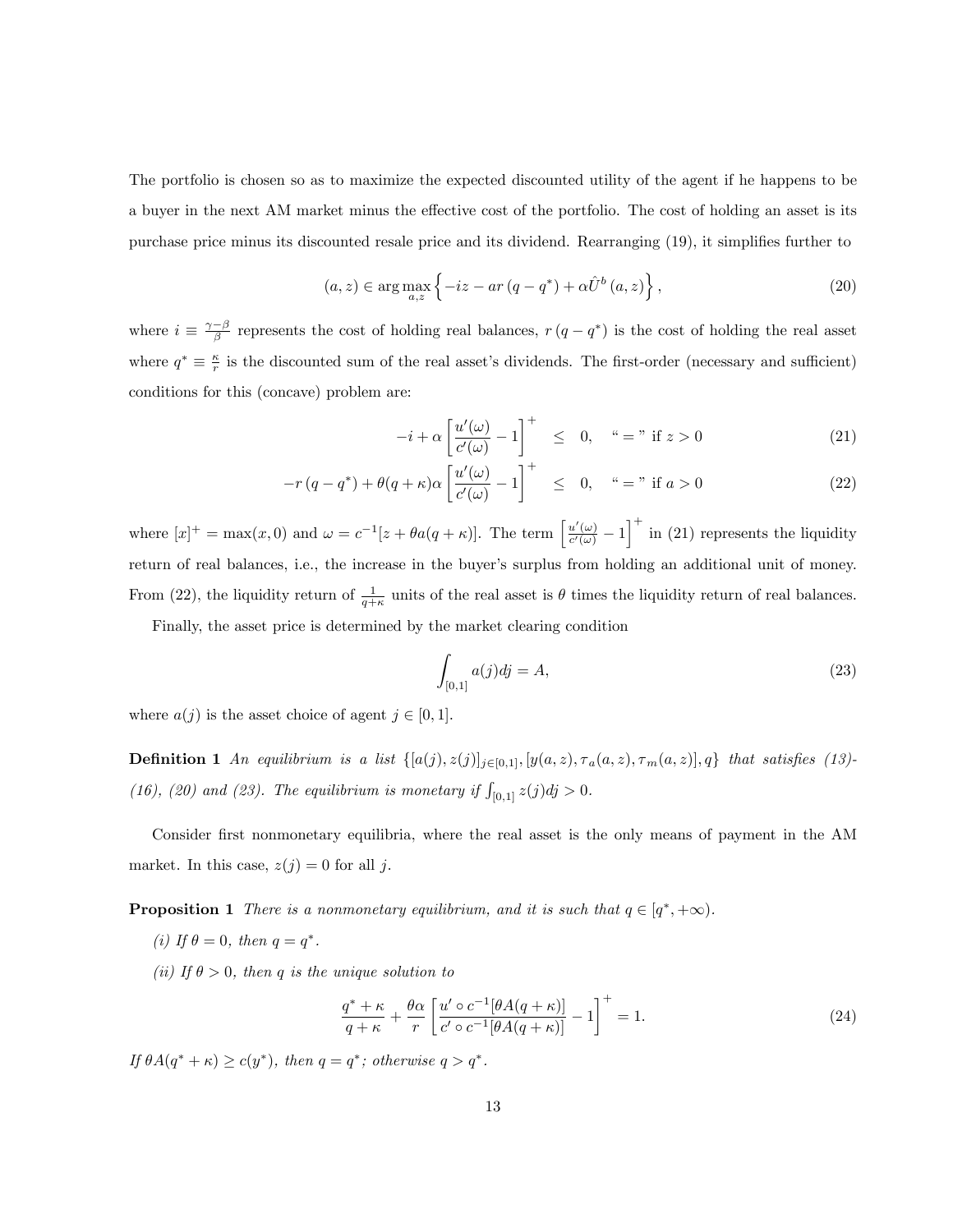Proof. Define the demand correspondence for the real asset as

$$
A^{d}(q) = \left\{ \int_{[0,1]} a(j)dj : a(j) \in \arg \max \left\{ -ar \left( q - q^* \right) + \alpha \hat{U}^b \left( a, 0 \right) \right\} \right\}.
$$

The market clearing condition, (23), can then be re-expressed as  $A \in A<sup>d</sup>(q)$ . First, suppose  $\theta = 0$ . From (7),  $\hat{U}^b(a, 0) = 0$  for all  $a \ge 0$ . Then,  $A^d(q) = \{0\}$  for all  $q > q^*$  and  $A^d(q^*) = [0, +\infty)$ . Consequently, the unique solution to  $A \in A^d(q)$  is  $q = q^*$ .

Next, suppose  $\theta > 0$ . In order to characterize  $A<sup>d</sup>(q)$  we distinguish three cases:

1. If  $q > q^*$  then  $A^d(q) = \{a\}$  where  $a < \frac{c(y^*)}{\theta(q+\kappa)}$  $\frac{c(y)}{\theta(q+\kappa)}$  is the unique solution to

$$
r(q - q^*) = \alpha \hat{U}_a^b(a, 0). \tag{25}
$$

To see this, recall from Lemma 1 that  $\hat{U}^b(a, 0)$  is strictly concave with respect to its first argument over the domain  $\left[0, \frac{c(y^*)}{\theta(a+r)}\right]$  $\theta(q+\kappa)$ ,  $\hat{U}_a^b(0,0) = \infty$  and  $\hat{U}_a^b(a,0) = 0$  for all  $a \geq \frac{c(y^*)}{\theta(q+\kappa)}$  $\frac{c(y^*)}{\theta(q+\kappa)}$ . Substituting  $\hat{U}^b_a$  by its expression given by (8) into (25) and rearranging, one obtains

$$
\frac{q^* + \kappa}{q + \kappa} + \frac{\theta \alpha}{r} \left[ \frac{u' \circ c^{-1} [\theta a(q + \kappa)]}{c' \circ c^{-1} [\theta a(q + \kappa)]} - 1 \right] = 1.
$$
\n(26)

Note that the left-hand side is strictly decreasing in both  $q$  and  $q$ ; hence,  $q$  is strictly decreasing in  $q$ . So, for all  $q > q^*$ ,  $A^d(q)$  is single-valued and strictly decreasing. Moreover, as  $q \to q^*$ ,  $a \to \frac{c(y^*)}{\theta(q^* + r^*)}$  $\frac{c(y)}{\theta(q^*+\kappa)}$  and as  $q \to \infty$ ,  $a \to 0$ .

- 2. If  $q = q^*$ , then  $A^d(q^*) = \text{argmax}_{a \geq 0} \left\{ \hat{U}_a^b(a, 0) \right\} = \left[ \frac{c(y^*)}{\theta(q^* + r^*)} \right]$  $\frac{c(y)}{\theta(q^*+\kappa)},+\infty).$
- 3. If  $q < q^*$ , then the agent's problem has no solution.

In summary,  $A^d(q)$  is upper hemi-continuous over  $[q^*,\infty)$  and its range is  $[0,\infty)$ . Hence, a solution  $A \in A^d(q)$  exists. Furthermore, any selection from  $A^d(q)$  is strictly decreasing in  $q \in [q^*, \infty)$ , so there is a unique q such that  $A \in A^d(q)$ . If  $A \geq \frac{c(y^*)}{\theta(q^* + b)}$  $\frac{c(y^*)}{\theta(q^*+\kappa)}$ , then  $A \in A^d(q)$  implies  $q = q^*$ . If  $A < \frac{c(y^*)}{\theta(q^*+\kappa)}$  $\frac{c(y)}{\theta(q^*+\kappa)}$ , then  $A \in A<sup>d</sup>(q)$  implies that q solves (26) with  $a = A$ , i.e., (24).

If  $\theta = 0$ , as in Zhu and Wallace (2007), then the real asset is fully illiquid in the sense that holding the asset does not allow the buyer to extract a surplus from his trade in the decentralized AM. The allocation coincides with the one where the seller makes a take-it-or-leave-it offer, and the asset is priced at its fundamental value,  $q=q^*$ .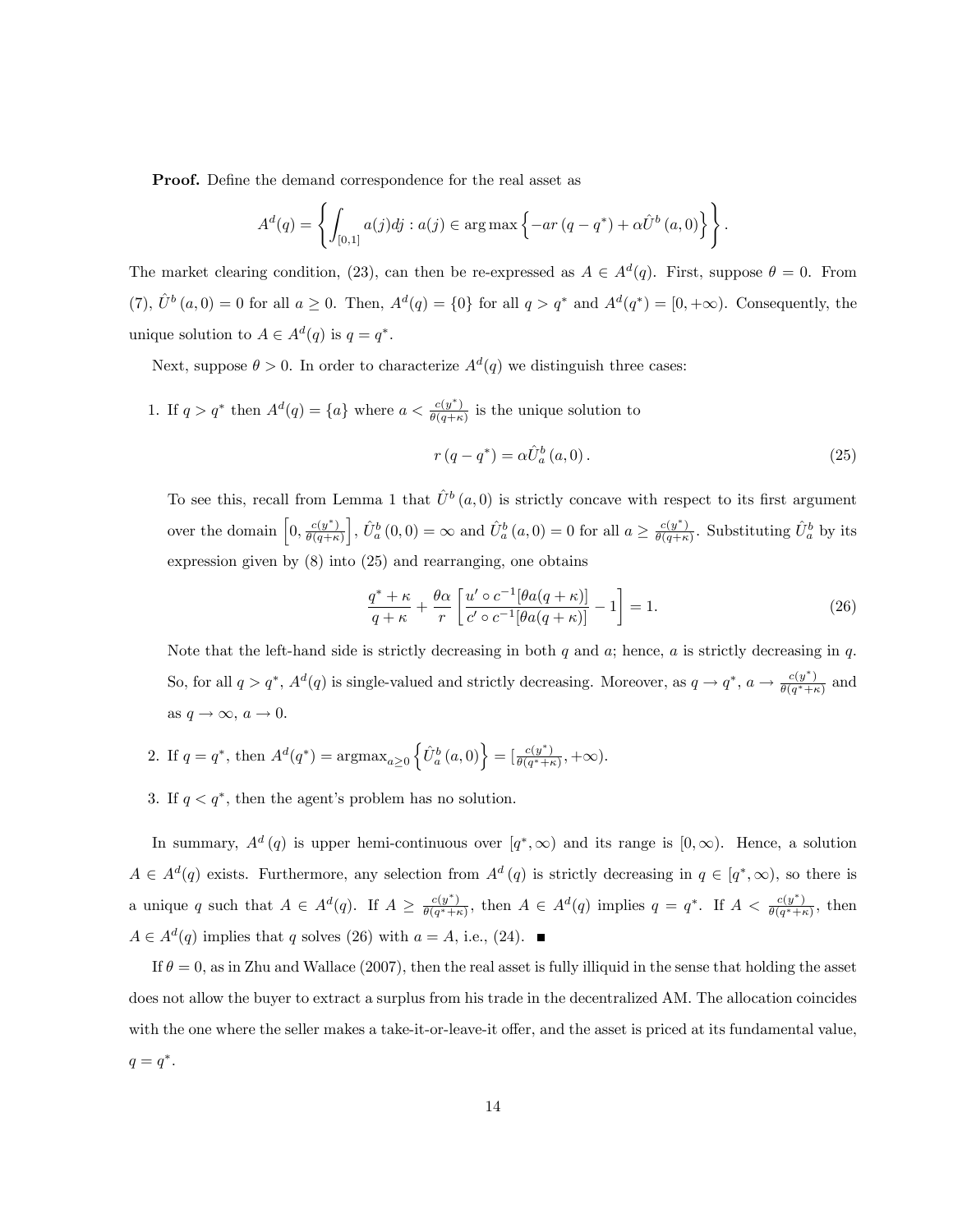If  $\theta > 0$ , then the buyer can obtain a positive surplus from holding the asset in the decentralized market. If the intrinsic value of the stock of the real asset,  $A(q^* + \kappa)$ , is sufficiently high, and if it is not too illiquid, i.e.,  $\theta$  is not too low, then the buyer can extract the entire surplus of the match. An additional unit of asset does not affect the buyer's trade surplus in the AM so that the asset has no liquidity value and its price corresponds to its fundamental price,  $q = q^* = \kappa/r$ . The distribution of asset holdings is not uniquely determined, but this indeterminacy is payoff irrelevant since the output traded in all matches in the AM is y<sup>\*</sup>. In contrast, if the intrinsic value of the asset is low, or if the asset is very illiquid ( $\theta$  is low but positive), then the price of the asset raises above its fundamental value because it is useful to the buyer to increase his surplus in the AM. In this case, the equilibrium and the distribution of asset holdings—which is degenerate—are unique.

It is rather interesting to note from  $(24)$  that the allocation can be socially efficient,  $y = y^*$ , even when  $q > q^*$ . It can be the case that the value of the buyer's liquid portfolio,  $\theta a (q + \kappa)$ , is insufficient to purchase y<sup>\*</sup> in the decentralized AM subperiod—i.e.,  $\theta a (q + \kappa) < c (y^*)$ —but the total value of the buyer's portfolio can be sufficient to support an output of  $y^*$ , i.e.,  $a(q + \kappa) \ge u(y^*) - \hat{U}^b(a, z)$ .

Let's now turn to monetary equilibria.

Proposition 2 There exists a monetary equilibrium iff

$$
A < \frac{(r - i\theta)}{\theta \kappa \left(1 + r\right)} \ell(i),\tag{27}
$$

where  $\ell(i)$  is unique and implicitly defined by

$$
1 + \frac{i}{\alpha} = \frac{u' \circ c^{-1}(\ell)}{c' \circ c^{-1}(\ell)}.
$$
\n
$$
(28)
$$

In a monetary equilibrium, the asset price is uniquely determined by

$$
q = \frac{\kappa \left(1 + i\theta\right)}{r - i\theta} \ge q^*.\tag{29}
$$

**Proof.** With a slight abuse of notation, define  $\hat{U}^b (\ell) = \hat{U}^b (a, z)$  where  $\ell = z + \theta a(q + \kappa)$ . (Notice from Lemma 1 that  $(a, z)$  matters for the buyer's payoff only through  $z + \theta a(q + \kappa)$ .) Then, the agent's portfolio problem (20) can be re-expressed as

$$
(a,\ell) \in \arg\max_{a,\ell} \left\{ -i\ell - a\left[ (r - i\theta)q - \kappa\left(1 + i\theta\right) \right] + \alpha \hat{U}^b(\ell) \right\} \text{ s.t. } \theta a(q + \kappa) \le \ell. \tag{30}
$$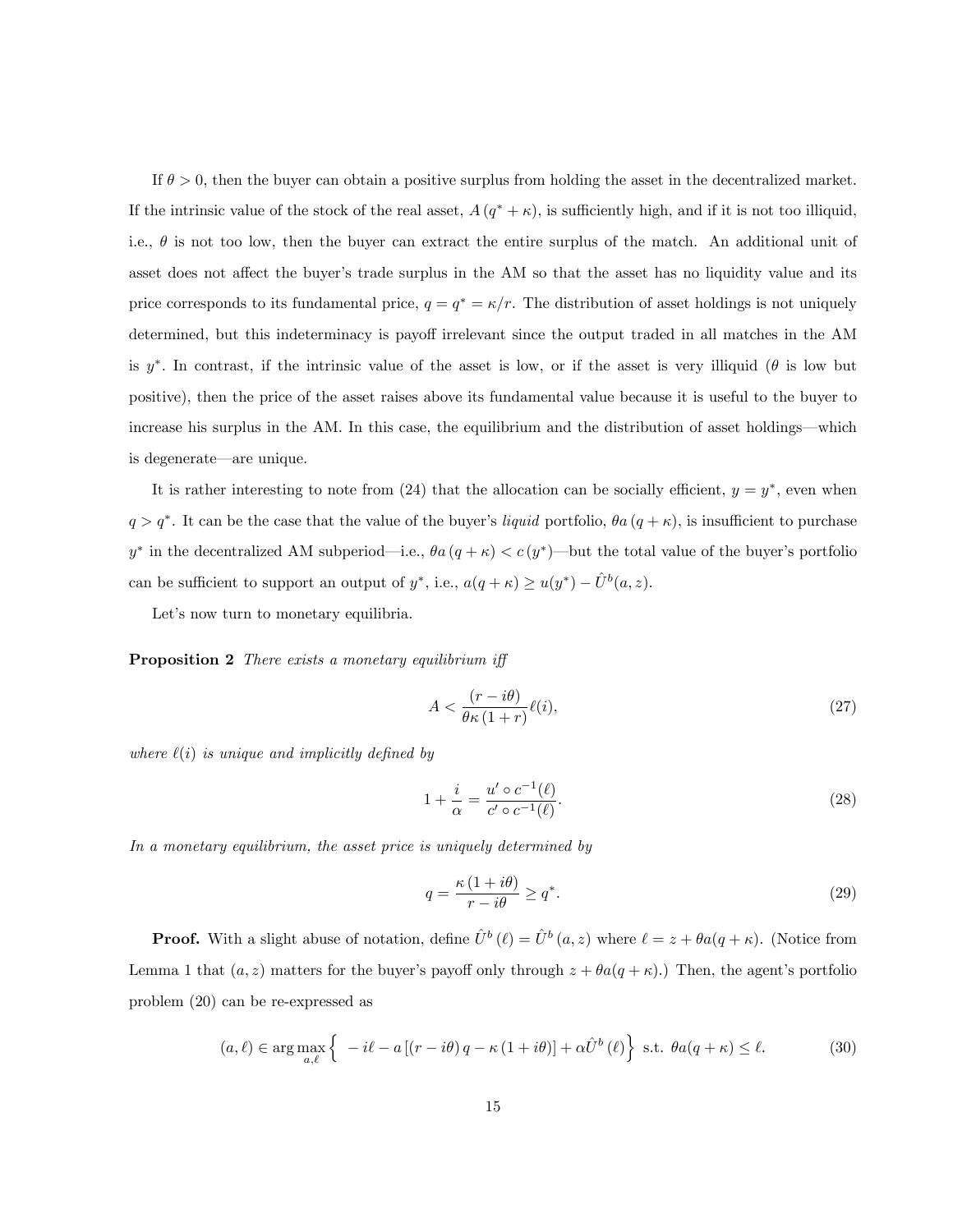Define the demand correspondence for the real asset as

$$
A^{d}(q) = \left\{ \int_{[0,1]} a(j)dj : \exists \ell \text{ s.t. } [a(j), \ell] \text{ is solution to (30)} \right\}.
$$

The market-clearing condition (23) requires  $A \in A<sup>d</sup>(q)$  for some q. In order to characterize  $A<sup>d</sup>(q)$  we distinguish three cases:

- 1. If  $(r i\theta) q > \kappa (1 + i\theta)$  then, from (30),  $A^d(q) = \{0\}.$
- 2. If  $(r i\theta) q < \kappa (1 + i\theta)$ , then constraint  $\theta a(q + \kappa) \leq \ell$  must bind and  $z = 0$ , i.e., the equilibrium is nonmonetary. Hence, from the proof of Proposition 1,  $A^d(q^*) = \left[\frac{c(y^*)}{\theta(q^*)+1}\right]$  $\frac{c(y^*)}{\theta(q^*+\kappa)}, \infty$  and, for all  $q \in \left(q^*, \frac{\kappa(1+i\theta)}{(r-i\theta)}\right)$  $(r-i\theta)$  ,  $A^d(q) = \{a\}$  where a solves

$$
r(q - q^*) = \alpha \theta(q + \kappa) \left[ \frac{u' \circ c^{-1} \left[ \theta a(q + \kappa) \right]}{c' \circ c^{-1} \left[ \theta a(q + \kappa) \right]} - 1 \right]. \tag{31}
$$

3. If  $(r - i\theta) q = \kappa (1 + i\theta)$ , then  $A^d(q) = [0, \frac{\ell}{\theta(q + \kappa)}]$  where, from (30),  $\ell$  solves (28).

In conjunction with (28), it can be checked that the solution to (31) for a approaches  $\frac{\ell}{\theta(q+\kappa)}$  as  $q \nearrow \frac{\kappa(1+i\theta)}{(r-i\theta)}$ . Hence,  $A^d(q)$  is upper hemi-continuous on  $[q^*, +\infty)$  with range  $(0, +\infty)$ . Moreover, any selection from  $A^d(q)$ is strictly decreasing. Therefore, there is a unique  $q \in [q^*, +\infty)$ , such that  $A \in A^d(q)$ . Moreover, if  $r > i\theta$ then  $q \in [q^*, \frac{\kappa(1+i\theta)}{r-i\theta}]$ . See Figure 2.

A monetary equilibrium exists if  $z(j) > 0$  for a positive measure of agents. From the discussion above, a monetary exists if and only if  $r > i\theta$  and  $A < \frac{\ell(i)}{\theta(q+\kappa)}$ , where  $\ell(i)$  is defined by (28) and  $q = \frac{\kappa(1+i\theta)}{r-i\theta}$ , i.e., equation (29). This gives (27).  $\blacksquare$ 

Since the right-hand side of  $(27)$  is decreasing in i, by taking the limit as i approaches 0 we obtain the following necessary condition for the existence of a monetary equilibrium:  $A < \frac{c(y^*)}{\theta(a^*)+1}$  $\frac{c(y)}{\theta(q^*+\kappa)}$ . If this condition holds, (27) can be restated as  $i < i_0$ , where  $i_0$  is the unique solution to<sup>16</sup>

$$
\frac{(r - i_0 \theta)}{\theta \kappa (1 + r)} \ell(i_0) = A.
$$
\n(33)

<sup>16</sup>In a monetary equilibrium,  $\ell(i) > A \frac{\theta \kappa(1+r)}{r-i\theta}$  or, from (28),

$$
1 + \frac{i}{\alpha} < \frac{u' \circ c^{-1} \left( A \frac{\theta \kappa (1+r)}{r-i\theta} \right)}{c' \circ c^{-1} \left( A \frac{\theta \kappa (1+r)}{r-i\theta} \right)}.
$$
\n
$$
\tag{32}
$$

Since the left-hand side is increasing and continuous in  $i$  and the right-hand side is decreasing and continuous in  $i$ , there exists a unique  $i_0$  such that (32) holds at equality, which implies that for any  $i < i_0$ , condition (32) holds and, hence, a monetary equilibrium exists.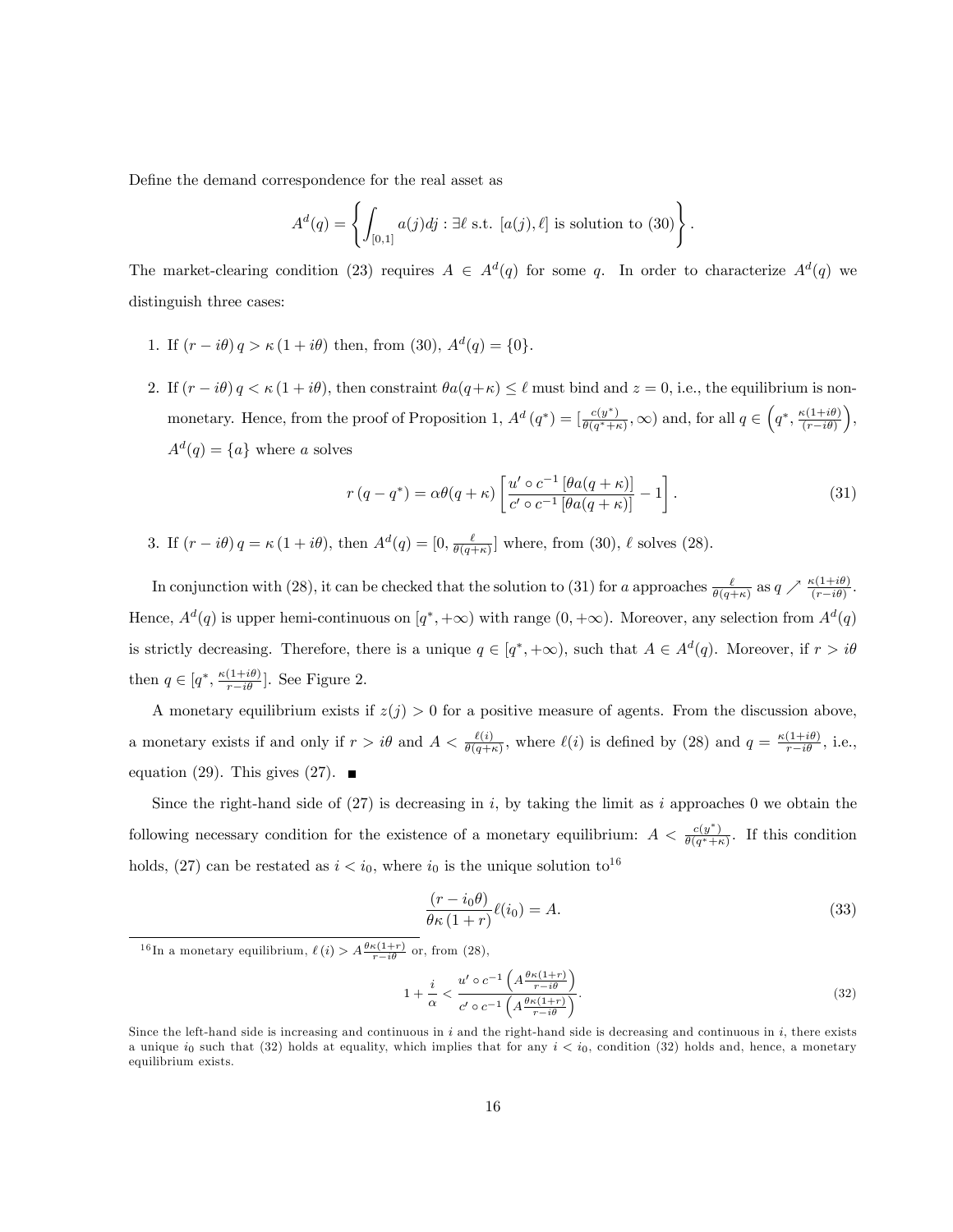

Figure 2: Asset demand correspondence

Thus, a monetary equilibrium exists whenever the asset price in the nonmonetary equilibrium is greater than its fundamental value, provided that the inflation rate is not too large. If money is valued, then the asset price is still greater than its fundamental value if  $\theta i > 0$ , the real asset is not fully illiquid and the cost of holding real balances is positive.

The determination of the equilibrium is characterized in Figure 2. The price  $q$  is at the intersection of the constant supply, A, and the downward-sloping demand,  $A<sup>d</sup>(q)$ . It is uniquely determined. The equilibrium is monetary whenever the supply intersects the demand in its vertical portion.

A rather important result from above is that, if  $A < \frac{c(y^*)}{\theta(a^*)+1}$  $\frac{c(y)}{\theta(q^*+\kappa)}$ , then there always exists a  $i > 0$ , such that a monetary equilibrium exists. Diagrammatically speaking, it is easy to see this result. Suppose that  $A < \frac{c(y^*)}{\theta(a^* + b^*)}$  $\frac{c(y^*)}{\theta(q^*+\kappa)}$ , but  $A > \frac{r-\theta i}{\theta\kappa(1+r)}\ell(i)$  for a given value of i; in figure 2, let  $A = A'$ . This implies that at the current inflation rate, the equilibrium is non-monetary, as  $A'$  intersects the strictly downward portion of  $A^d(q)$ . However, since  $\frac{\kappa(1+\theta i)}{r-\theta i}$  is increasing in i, by decreasing i from its current level, the vertical portion of  $A^d(q)$  will "move" to the left. If i is decreased sufficiently, A' will intersect the vertical portion of  $A^d(q)$ .

Since in a monetary equilibrium the "liquid wealth" of the buyer,  $\ell(i)$ , is uniquely determined, the buyer's payoff in the decentralized market is unique. However, there are infinitely many ways to to combine  $a$  and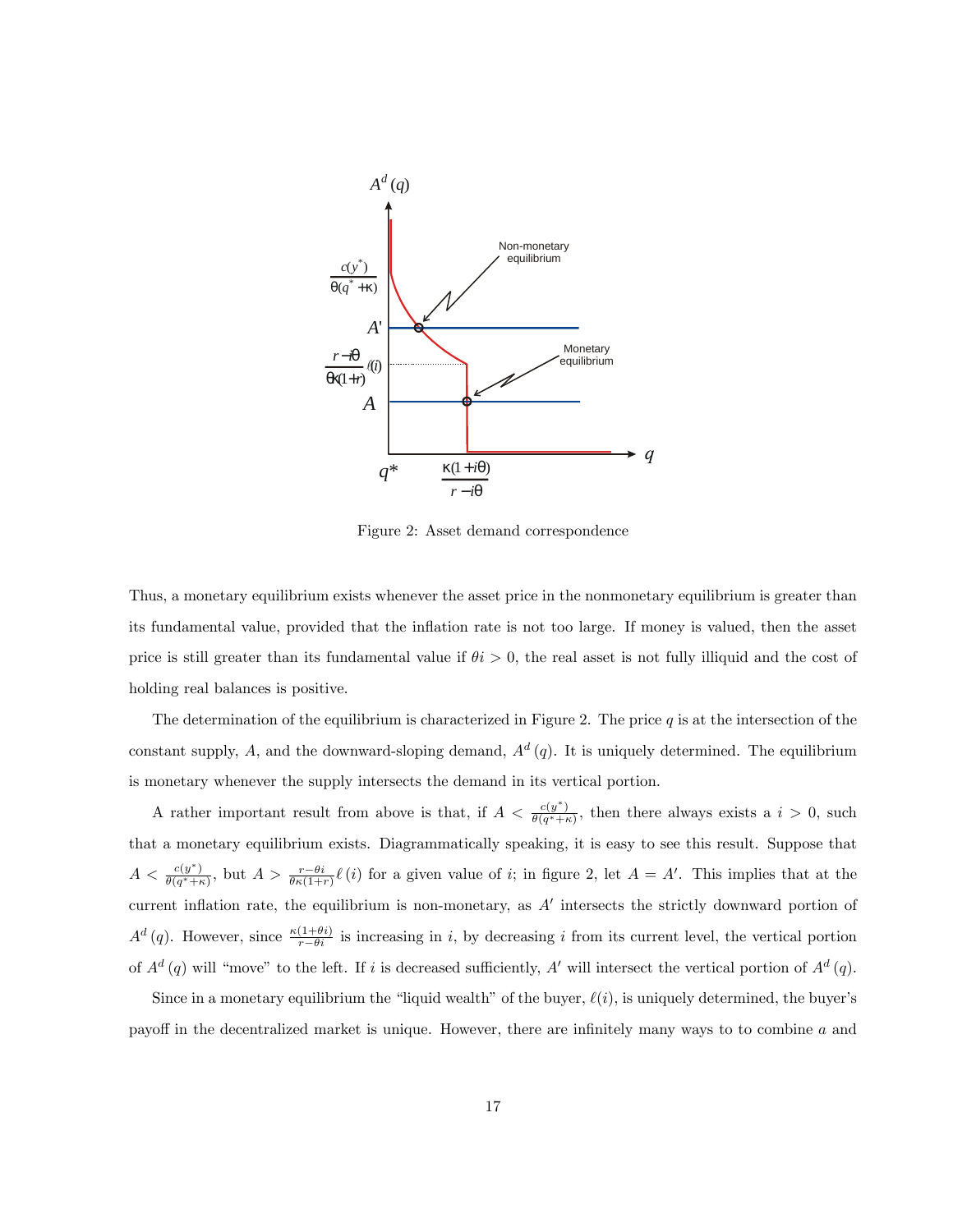z to obtain a given  $\ell(i)$ . As a consequence, the terms of trade  $(y, \tau_a, \tau_z)$  and a seller's payoff need not be unique. So, even though the asset price is unique, the real allocation may be indeterminate. In the following we restrict our attention to symmetric steady-state equilibria. All agents hold A of the real asset and  $z(i) = \ell(i) - \theta A(q + \kappa)$  real balances.

## 5 Asset prices and monetary policy

Let us turn to asset pricing considerations and the implications for monetary policy. We have established in Proposition 2 that in any monetary equilibrium the asset price satisfies  $q = \frac{\kappa(1+\theta i)}{r-\theta i}$ , which can be rewritten as

$$
q = q^* + \theta i \frac{q^* + \kappa}{r - \theta i}.\tag{34}
$$

If  $\theta = 0$ —the pricing mechanism corresponds to the one in Zhu and Wallace (2007)—then the asset price is equal to its fundamental value, i.e., the discounted sum of its dividends, and it is unaffected by the money growth rate. In contrast, if the real asset is at least partially liquid, i.e.,  $0 < \theta \le 1$ , then the asset price is above its fundamental value.

We define the liquidity premium of the asset as the difference between q and  $q^*$ . From (34), it is equal to

$$
\mathcal{L} = \theta i \frac{q^* + \kappa}{r - \theta i}.\tag{35}
$$

This liquidity premium arises because the real asset allows the buyer in a bilateral match in the AM to capture some of the gains from trade. Monetary policy affects the asset price through this liquidity premium. The asset price increases with inflation, i.e.,  $\partial q/\partial i > 0$ . As the cost of holding money gets higher, agents will attempt to reduce their real balance holdings in favor of the real asset. The price of the real asset will, therefore, increase. As the cost of holding real balances is driven to zero,  $i \to 0$ , then the liquidity premium vanishes and the asset price approaches its fundamental value. In this limiting case, agents can use fiat money to extract all the gain from trade in the decentralized AM market, and hence the real asset has no extra value beyond the one generated by its dividend stream.

In a monetary equilibrium, the gross rate of return of the real asset is  $R = \frac{q+\kappa}{q}$  or, from (34),

$$
R = \frac{1+r}{1+\theta i}.\tag{36}
$$

From  $(36)$ , the rate of return of the asset depends on preferences, r, monetary policy, i, and the characteristics of the pricing mechanism,  $\theta$ .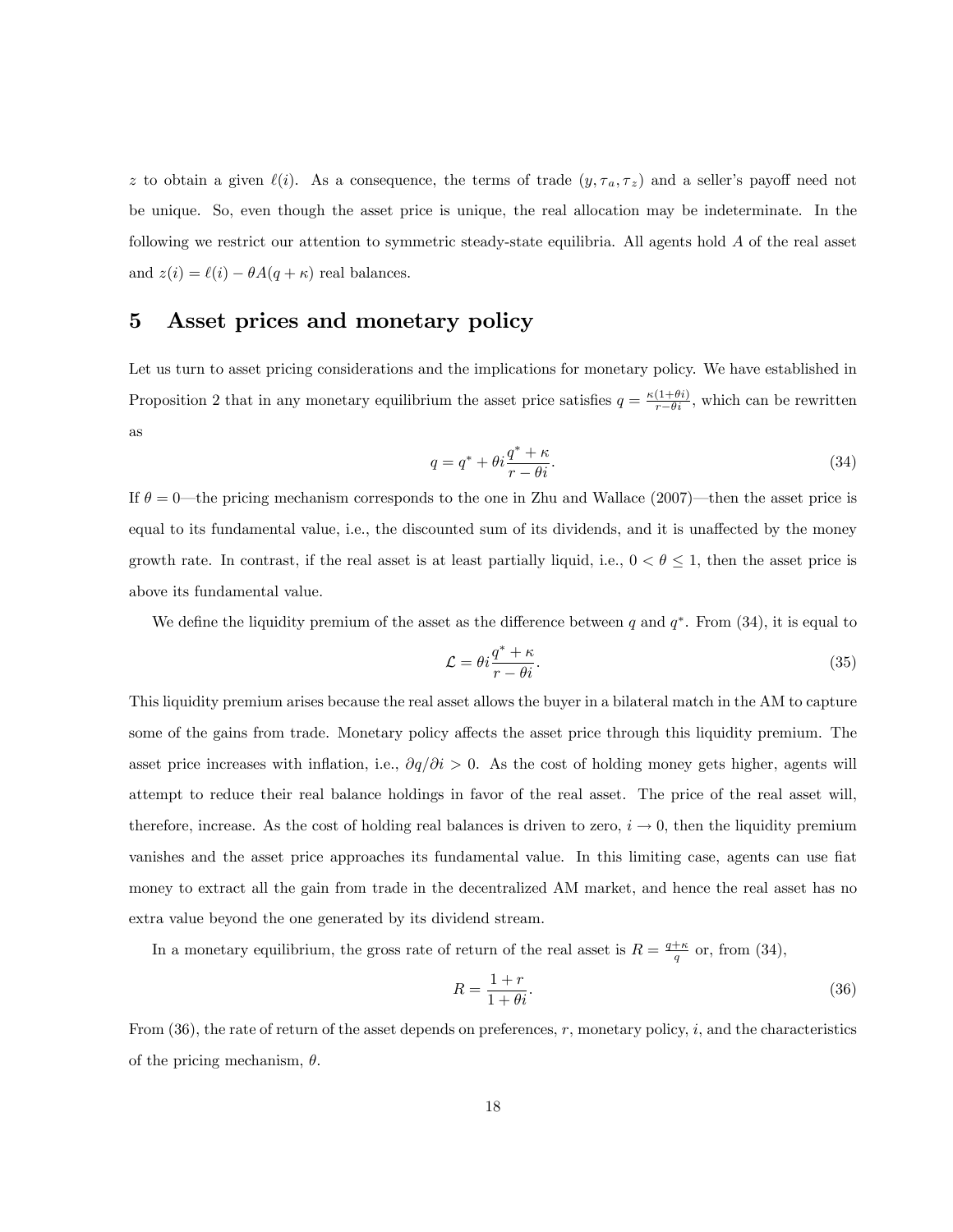**Proposition 3** In any monetary equilibrium,  $R \leq 1 + r$ . If  $\theta i > 0$ , then  $\partial R/\partial i < 0$  and  $\partial R/\partial \theta < 0$ .

**Proof.** Immediate from equation (36).  $\blacksquare$ 

If  $\theta i = 0$ , then the liquidity premium of the asset is 0 and hence its rate of return is equal to the rate of time preference. In contrast, if  $\theta i > 0$ , then the asset price exhibits a liquidity premium and its rate of return is smaller than the rate of time preference. The model predicts a negative correlation between the rate of return of the real asset and inflation. As inflation increases, agents substitute the real asset for real money balances and, as a consequence, the asset price increases and its return decreases.<sup>17</sup> The rate of return of the asset also decreases with its liquidity as captured by  $\theta$  for much the same reason: as the liquidity of the asset increases, the value of the asset for transactions purposes increases. Hence, the asset price increases and its return decreases.

The absolute value of the elasticity of the asset rate of return with respect to i is given by

$$
\eta_{R/i} = \frac{\partial R/R}{\partial i/i} = \frac{\theta i}{1 + \theta i}.
$$

This elasticity is less than one and is increasing with  $\theta$ . Hence, if the asset becomes more liquid, as measured by an increase in  $\theta$ , its return becomes more sensitive to inflation. Also, in high-inflation environments the rate of return of the asset is more sensitive to changes in monetary policy.

Let's now turn to the rate of return differential between the real asset and money. Since the gross rate of return of fiat money is  $\gamma^{-1}$ , the rate of return differential is

$$
R - \gamma^{-1} = \frac{1}{\gamma} \left( \frac{1+i}{1+\theta i} - 1 \right). \tag{37}
$$

**Proposition 4** In any monetary equilibrium, the real asset dominates money in its rate of return iff  $i > 0$ and  $\theta < 1$ .

#### **Proof.** Immediate from equation (37).  $\blacksquare$

If  $\theta = 1$ , as in Lagos and Rocheteau (2008) or Geromichalos, Licari and Suarez-Lledo (2007), the model is unable to explain the rate of return differential between money and the real asset. Since both capital and money are "equally liquid," in order for the two media of exchange to coexist, they must have the same rate of return. As well, since  $R \geq 1$ , a monetary equilibrium cannot exist if inflation is positive, i.e., if  $\gamma > 1$ . Both of these results are counterfactual.

<sup>&</sup>lt;sup>17</sup> This finding is in accordance with the empirical evidence. See, e.g., Marshall (1992).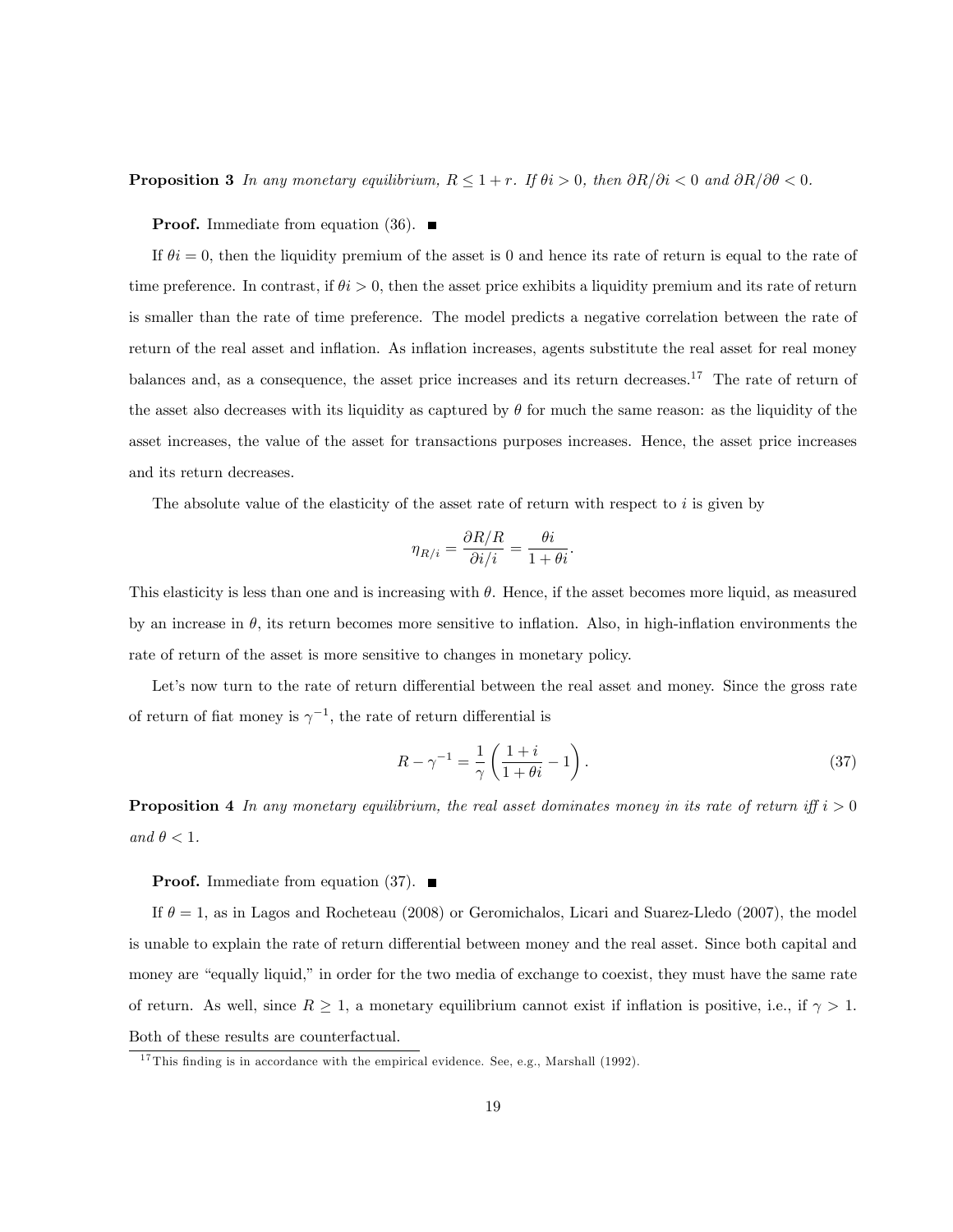In our model, if  $i = 0$ , then fiat money and the real asset will have the same rate of return. By running the Friedman rule, the monetary authority can satiate agents' need for liquidity, in which case the rate of return of the real asset is equal to the rate of time preference—since the asset has no value as a medium of exchange—which is also the rate of return of fiat money.

However, if  $\theta < 1$  and  $i > 0$ , then our model delivers a rate of return differential between the real asset and money. For given i, this differential decreases with  $\theta$ : as  $\theta$  increases, the value of the real asset increases owing to its increased benefit as a medium of exchange. As a result, its rate of return declines. One can relate the rate of return differential and the elasticity of the asset return with respect to inflation, i.e.,

$$
R - \gamma^{-1} = \frac{(1+i)\left(1 - \eta_{R/i}\right) - 1}{\gamma}.
$$

There is a negative relationship between the rate of return differential and the elasticity of the asset rate of return with respect to inflation.

We conclude this section by investigating the optimal monetary policy.

**Proposition 5** Assume  $\theta A(q^* + \kappa) < c(y^*)$  and  $\theta < 1$ . Then there is  $\hat{i} > 0$  such that for all  $i \in [0, \hat{i}], y = y^*$ at the symmetric monetary equilibrium.

**Proof.** From Proposition 2, since  $\theta A(q^* + \kappa) < c(y^*)$ , there is a symmetric monetary equilibrium, provided that  $i < i_0$  (where  $i_0$  is defined in (33)). Moreover,  $q(i) = \frac{\kappa(1+\theta i)}{(r-\theta i)}$ ,  $\ell(i)$  solution to  $1 + \frac{i}{\alpha} = \frac{u' \circ c^{-1}(\ell)}{c' \circ c^{-1}(\ell)}$  $c' \circ c^{-1}(\ell)$ and  $z(i)$  solution to

$$
z(i) = \ell(i) - \theta A \frac{\kappa(1+r)}{(r-\theta i)}
$$
\n(38)

are all continuous in  $i$ . Define

$$
\Gamma(i) \equiv A(q(i) + \kappa) + z(i) + \hat{U}^b [\ell(i)] - u(y^*).
$$

The function  $\Gamma(i)$  is continuous over  $[0, i_0)$  and, from Lemma 2,  $y = y^*$  whenever  $\Gamma(i) > 0$ . Substitute  $z(i)$ by its expression given by (38) to get

$$
\Gamma(i) \equiv (1 - \theta)A\left(\frac{\kappa(1+r)}{(r - \theta i)}\right) + \ell(i) + \hat{U}^b [\ell(i)] - u(y^*).
$$

As  $i \to 0$ ,  $\ell(i) \to c(y^*)$  and  $\hat{U}^b [\ell(i)] \to u(y^*) - c(y^*)$ . Since  $\theta < 1$ ,

$$
\lim_{i \to 0} \Gamma(i) = (1 - \theta) A \frac{\kappa(1+r)}{r} > 0
$$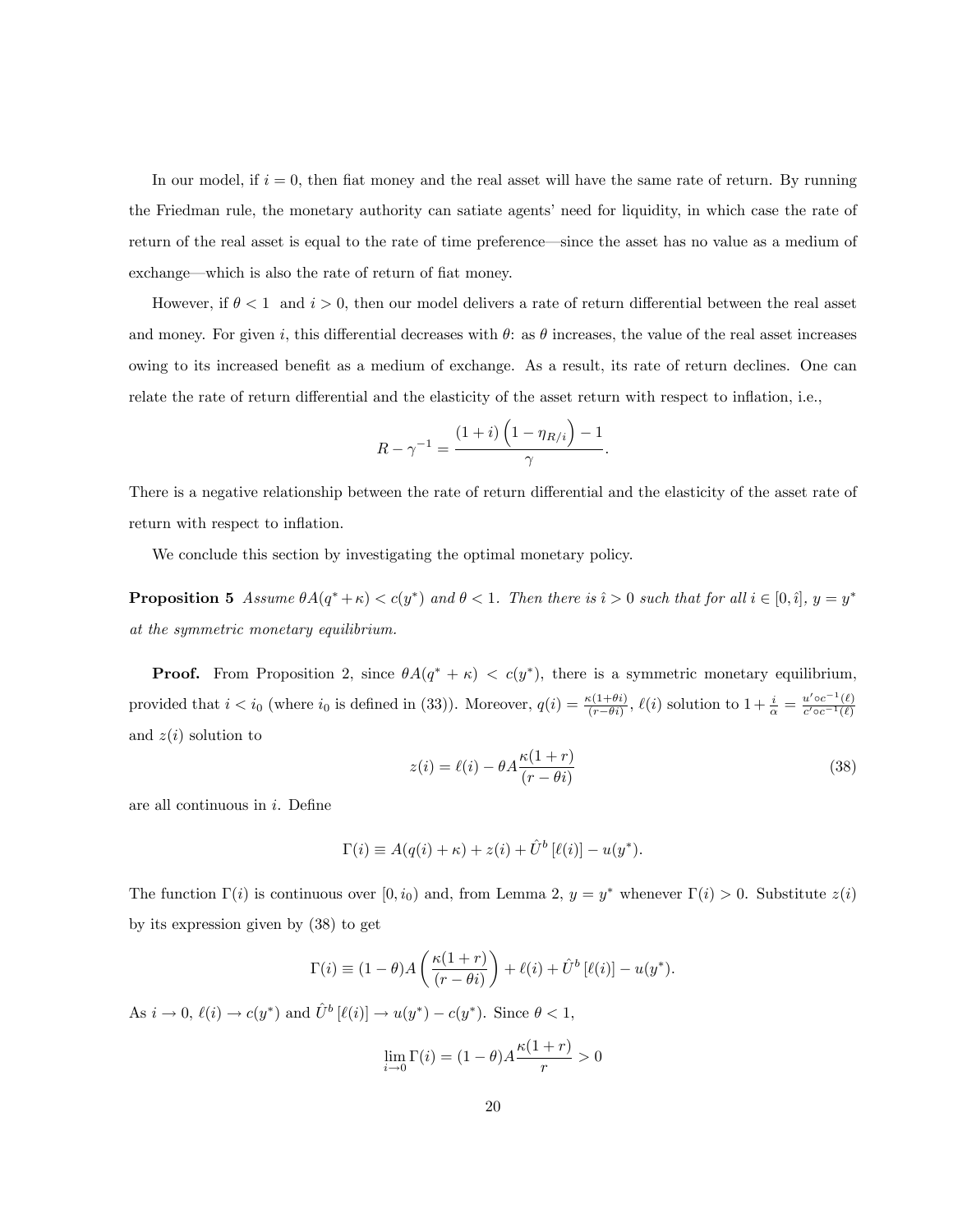By continuity, there exists a nonempty interval  $[0,\hat{i}]$  such that  $\Gamma(i) > 0$ .

In most monetary models with a single asset, the Friedman rule is optimal and it achieves the first best (provided that there are no externalities, no distortionary taxes, and the pricing is well-behaved); we have that result too.<sup>18</sup> However, in contrast to standard monetary models, a small deviation from the Friedman rule is neutral in terms of welfare in our model. Hence, a small inflation is (weakly) optimal. The only effect of increasing the inflation above the Friedman rule is to increase asset prices.

This finding has the following implications. First, a small inflation will have no welfare cost. Hence, we conjecture that moderate inflation (let say, 10 percent) will have a lower welfare cost than in standard models. Second, even though asset prices respond to monetary policy, these movements do not correspond to changes in societyís welfare. Hence, asset prices may not be a very good indicator of societyís welfare or monetary policy effectiveness. Third, since there is a range of inflation rates that generates the first-best allocation, the optimal monetary policy is consistent with a rate of return differential between fiat money and the real asset.

#### 6 Liquidity structure of asset yields

In this section, we extend the model to allow for multiple real assets. We will show that the same model that can explain the rate of return dominance puzzle—that flat money has a lower rate of return than risk-free bonds—can also deliver a non-degenerate distribution of assets' yields despite agents being risk neutral. We will investigate how this structure of yields is affected by monetary policy.

Suppose that there are a finite number  $K \geq 1$  of infinitely-lived real assets indexed by  $k \in \{1, ..., K\}$ . Denote  $A_k > 0$  as the fixed stock of the asset  $k \in \{1, ..., K\}$ ,  $\kappa_k$  its expected dividend, and  $q_k$  its price. Agents learn the realization of the dividend of an asset at the beginning of the PM centralized market. Consequently, the terms at which the asset is traded in the AM decentralized market only depend on the expected dividend  $\kappa_k$ . Moreover, since agents are risk-neutral with respect to their consumption in the PM centralized market, the risk of an asset has no consequence for its price.<sup>19</sup>

Consider a buyer in the AM with a portfolio  $({a_k}_{k=1}^K, z)$ , where  $a_k$  is the quantity of the  $k^{\text{th}}$  real asset.

<sup>&</sup>lt;sup>18</sup> In search monetary models, the Friedman rule can be suboptimal because of search externalities (Rocheteau and Wright, 2005) or distortionary taxes (Aruoba and Chugh, 2008). Also, if the coercive power of the government is limited, then the Friedman rule might not be incentive-feasible (Andolfatto, 2007).

<sup>&</sup>lt;sup>19</sup> The result that the price of an asset does not depend on its risk would no longer be true if the realization of the dividend was known in the AM when agents trade in bilateral matches. See Lagos (2006) and Rocheteau (2008).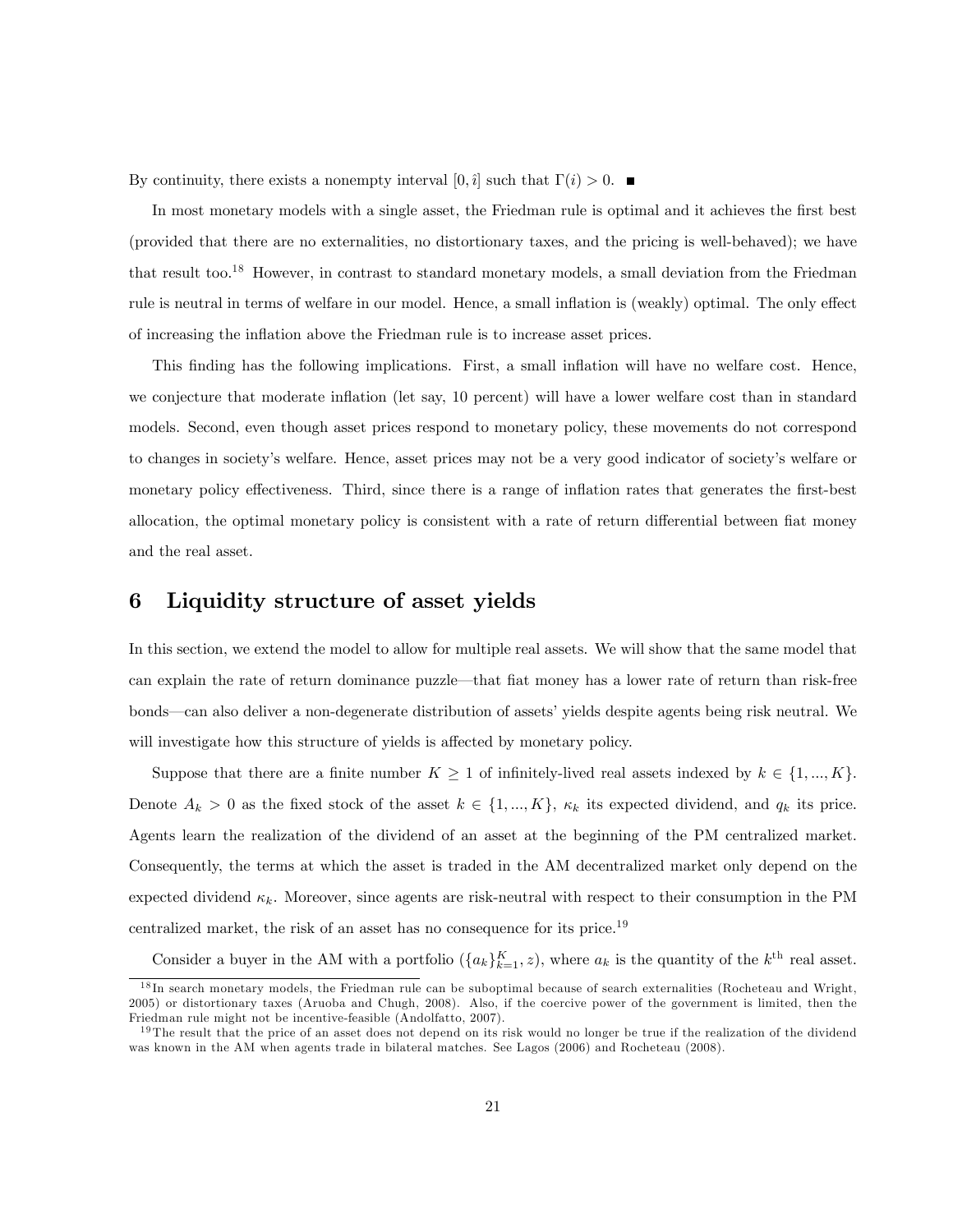The pricing mechanism is a straightforward generalization of the one studied in the previous sections. The buyer's payoff is given by

$$
\hat{U}^{b} = \max_{y,\tau_{m},\{\tau_{k}\}} \left[ u(y) - \tau_{m} - \sum_{k=1}^{K} \tau_{k}(q_{k} + \kappa_{k}) \right]
$$
\n(39)

s.t. 
$$
-c(y) + \tau_m + \sum_{k=1}^{K} \tau_k (q_k + \kappa_k) \ge 0
$$
 (40)

$$
\tau_m + \sum_{k=1}^{K} \tau_k (q_k + \kappa_k) \le z + \sum_{k=1}^{K} \theta_k a_k (q_k + \kappa_k), \tag{41}
$$

where  $\theta_k \in [0, 1]$  for all k. According to (39)-(41), the buyer's payoff is the same as the one he would get in an economy where he can make a take-it-or-leave-if-offer to the seller, but where he is constrained not to spend more than a fraction  $\theta_k$  of the real asset k.

One can generalize Lemma 1 in the obvious way; in particular,

$$
\hat{U}^{b}(\ell) = \begin{cases}\nu(y^*) - c(y^*) & \text{if } \ell \ge c(y^*)\\ u \circ c^{-1}(\ell) - \ell \text{ otherwise} \end{cases},\tag{42}
$$

where  $\ell = z + \sum_{k=1}^{K} \theta_k a_k (q_k + \kappa_k)$  is the buyer's liquid portfolio. Assume that  $\theta_1 \ge \theta_2 \ge ... \ge \theta_K$ . Then,

$$
(q_k + \kappa_k)^{-1} \frac{\partial \hat{U}^b}{\partial a_k} = \theta_k \frac{\partial \hat{U}^b}{\partial z}.
$$

So  $1/(q_k + \kappa_k)$  units of the  $k^{\text{th}}$  asset, which yields one unit of PM output, allows the buyer to raise his surplus in the AM decentralized market by a fraction  $\theta_k$  of what he would obtain by accumulating one additional unit of real balances instead. The parameter  $\theta_k$  can then be interpreted as a measure of the liquidity of the asset  $k$ , that is, the extent to which it can be used to financed consumption opportunities in the AM at favorable terms of trade. Given our ranking, the asset 1 is the most liquid one and the asset  $K$  is the least.

The second step of the pricing procedure is a generalization of  $(10)-(12)$ . The seller's payoff and the actual terms of trade are determined by

$$
\hat{U}^s = \max_{y, \tau_m, \{\tau_k\}} \left[ -c(y) + \tau_m + \sum_{k=1}^K \tau_k (q_k + \kappa_k) \right]
$$
  
s.t.  $u(y) - \tau_m - \sum_{k=1}^K \tau_k (q_k + \kappa_k) \ge \hat{U}^b$   
 $-z^s \le \tau_m \le z, \quad -a_k^s \le \tau_k \le a_k, \quad k = 1, ..., K$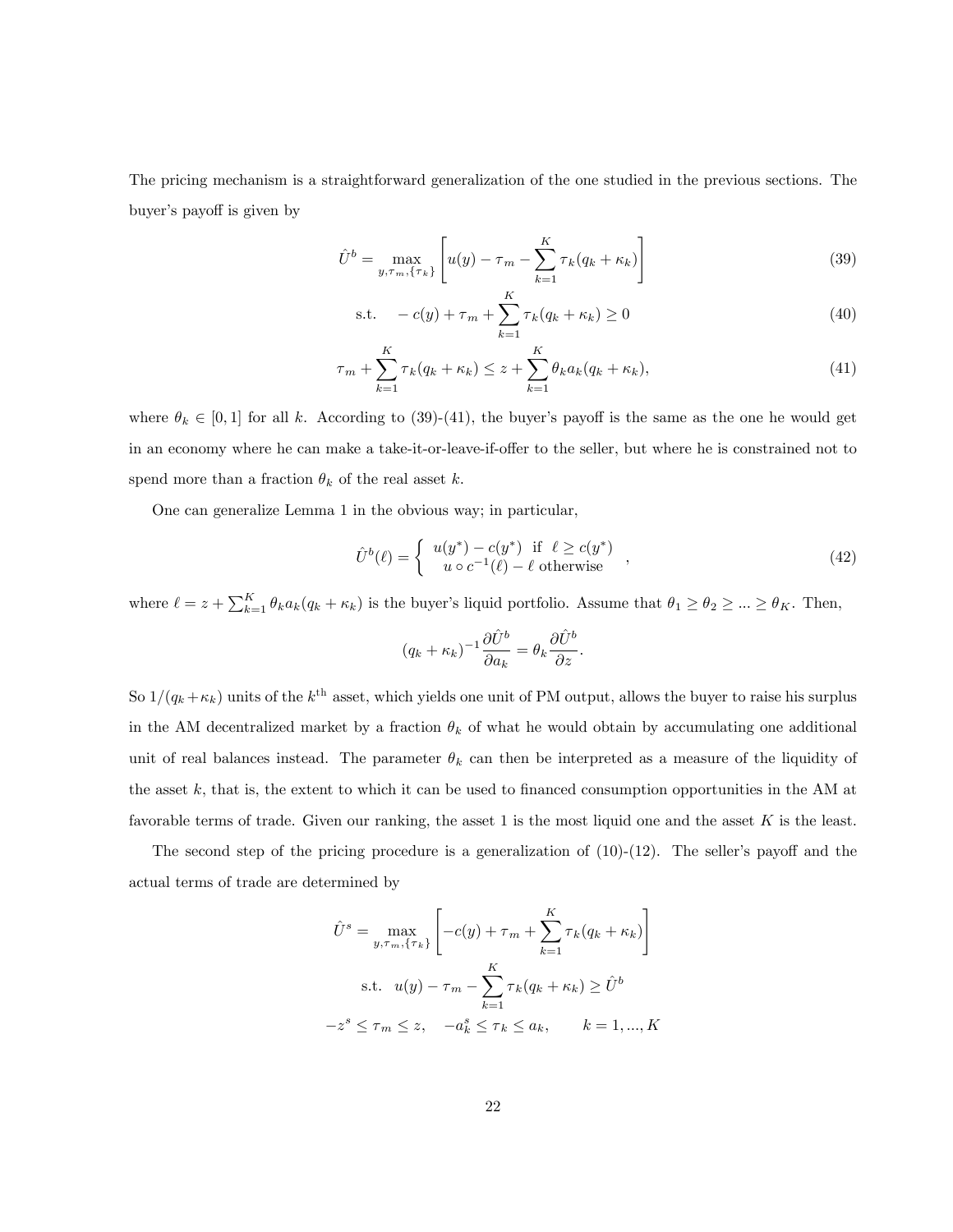In the PM agents choose the portfolio,  $({a_k}, z)$ , that they will bring into the decentralized market. The portfolio problem becomes

$$
(\{a_k\}, z) \in \arg\max_{\{a_k\}, z} \left\{-iz - r\sum_{k=1}^K a_k (q_k - q_k^*) + \alpha \hat{U}^b \left(z + \sum_{k=1}^K \theta_k a_k (q_k + \kappa_k)\right)\right\},\tag{43}
$$

and  $q_k^* = \kappa_k/r$ . According to (43), the agent maximizes his expected utility of being a buyer in the AM decentralized market, net of the cost of the portfolio. The cost of holding asset  $k$  is the difference between the price of the asset and its fundamental value (expressed in áow terms), while the cost of holding real balances is  $i = \frac{\gamma - \beta}{\beta}$ , approximately the sum of the inflation rate and the rate of time preference. An agent's portfolio choice problem, (43), can be rewritten as

$$
\max_{\{a_k\},\ell} \left\{ -i\ell + \sum_{k=1}^K a_k \left[ i\theta_k (q_k + \kappa_k) - r (q_k - q_k^*) \right] + \alpha \hat{U}^b(\ell) \right\} \tag{44}
$$

$$
\text{s.t. } \sum_{k=1}^{K} \theta_k a_k (q_k + \kappa_k) \le \ell. \tag{45}
$$

As in Section 4, in a monetary equilibrium, constraint (45) does not bind,  $\ell$  solves (28), and the asset prices must satisfy  $i\theta_k(q_k + \kappa_k) - r(q_k - q_k^*) = 0$  or

$$
q_k = \frac{1 + i\theta_k}{r - i\theta_k} \kappa_k, \qquad \forall k \in \{1, ..., K\}
$$
\n
$$
(46)
$$

for all  $k \in \{1, ..., K\}$ .<sup>20</sup> Note that the price of the real asset k increases with inflation, provided that  $\theta_k > 0$ . From (45) and (46), a monetary equilibrium exists if  $r > i\theta_k$  for all k and

$$
\sum_{k=1}^{K} \theta_k A_k \left( \frac{1+r}{r - i\theta_k} \right) \kappa_k < \ell(i). \tag{47}
$$

For money to be valued, the total stock of real assets, adjusted by their liquidity factors, must not be too large. The rate of return of asset  $k$  is given by

$$
R_k = \frac{\kappa_k + q_k}{q_k} = \frac{1+r}{1+i\theta_k}, \qquad \forall k \in \{1, ..., K\}
$$
 (48)

Provided that the nominal interest rate is strictly positive, the model is able to generate differences in the rates of return of the real assets, where the ordering depends on the liquidity coefficients  $\{\theta_k\}$ .

<sup>&</sup>lt;sup>20</sup> The proof to these claims are almost identical to the proof of Proposition 2. Specifically, if  $r(q_k - q_k^*) > i\theta_k(q_k + \kappa_k)$ , then  $A^d(q_k) = \{0\}$ , which cannot be an equilibrium; if  $r(q_k - q_k^*) < i\theta_k(q_k + \kappa_k)$ , then constraint (45) binds and  $z = 0$ , i.e., the equilibrium is non-monetary; and if  $r(q_k - q_k^*) = i\theta_k(q_k + \kappa_k)$ , then  $\sum_k A_k^d(q_k) \theta_k(q_k + \kappa_k) \in [0, \ell]$ , where  $\ell$  solves (28).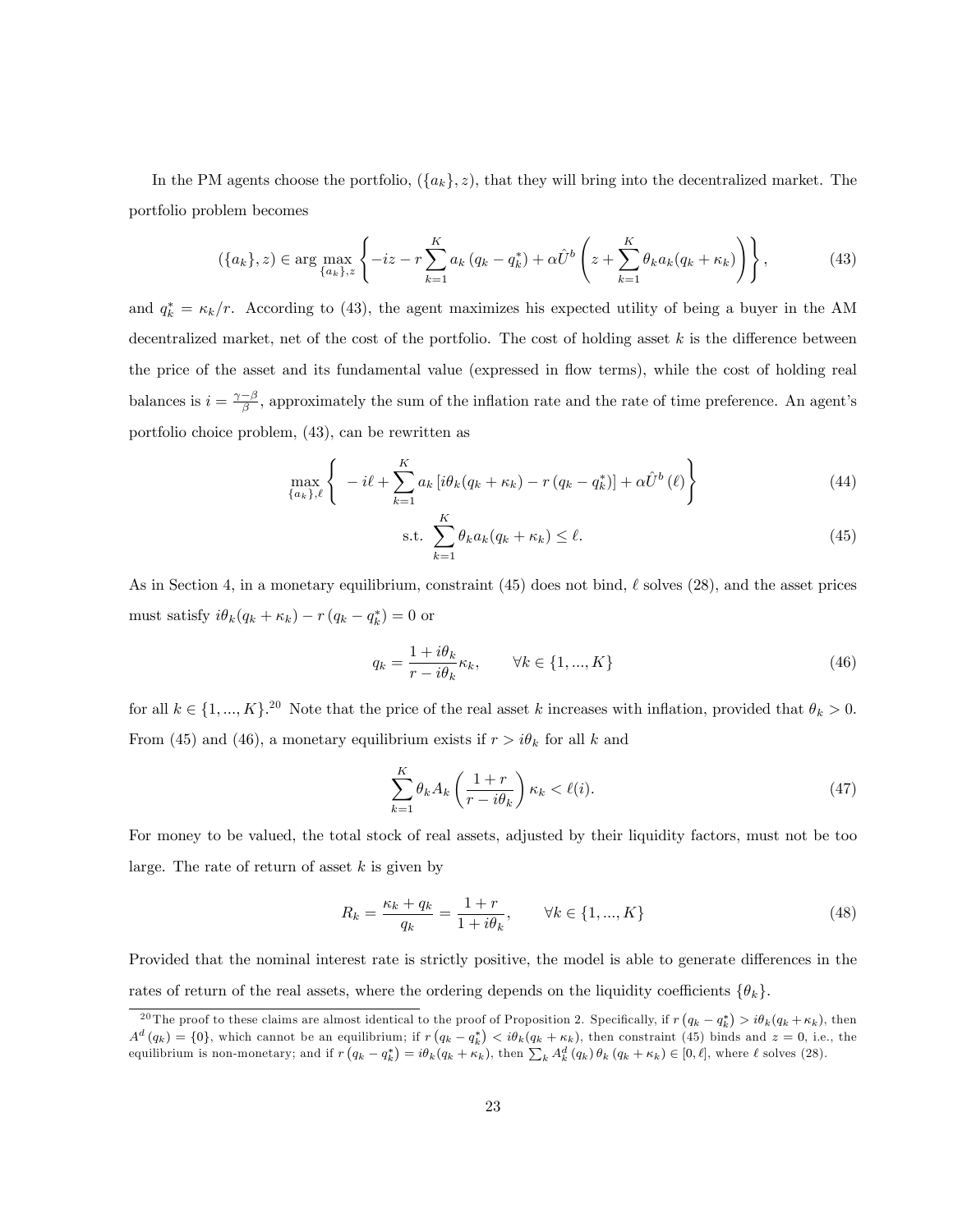**Proposition 6** In any monetary equilibrium,  $R_K \ge R_{K-1} \ge ... \ge R_1 \ge \gamma^{-1}$ . Moreover,

$$
R_{k'} - R_k = (1+r)\frac{i(\theta_k - \theta_{k'})}{(1+i\theta_k)(1+i\theta_{k'})} > 0.
$$
\n(49)

**Proof.** Direct from (48).  $\blacksquare$ 

The differences between the rates of return across assets emerge even if the assets are risk-free, or agents are risk-neutral. They result from the pricing mechanism according to which different assets are traded at different terms of trade in the decentralized market. These rate-of-return differences would be viewed as anomalies by standard consumption-based asset pricing theory.

Let us turn to monetary policy. A change in inflation affects the entire structure of asset returns. Denote  $\{R_k^i\}_{k=1}^K$  the structure of asset yields when the cost of holding fiat money is equal to i.

**Proposition 7** In any monetary equilibrium,  $\{R_k^i\}_{k=1}^K$  dominates  $\{R_k^{i'}\}_{k=1}^K$  in a first-order stochastic sense whenever  $i' > i$ . Moreover,  $\frac{\partial (R_{k'} - R_k)}{\partial i} > 0$  if and only if  $(\theta_k - \theta_{k'}) (1 - i^2 \theta_k \theta_{k'}) > 0$ .

**Proof.** The first part of the proposition is direct from (48). From (49), if  $\theta_k = \theta_{k'}$  then  $R_{k'} - R_k = 0$ which is independent of i. With no loss, assume  $\theta_k > \theta_{k'}$  and  $i > 0$  so that  $R_{k'} - R_k > 0$ . From (49), differentiate  $\ln(R_{k'} - R_k)$  to get

$$
\frac{\partial \ln(R_{k'} - R_k)}{\partial i} = \frac{1 - i^2 \theta_k \theta_{k'}}{i (1 + i \theta_k) (1 + i \theta_{k'})}.
$$

An increase in inflation raises the rates of return of all real assets because agents substitute the real assets for real balances which are more costly to hold. Moreover, the premia paid to the less liquid assets,  $R_{k'} - R_k$  with  $\theta_k > \theta_{k'}$ , increase provided that i is not too large. So if one interpret the less liquid asset as risky equity and the most liquid one as risk-free bonds, then the equity premium increases with inflation.

#### 7 Conclusion

The main contribution of this paper is to show that the rate-of-return-dominance and other asset pricing puzzles need not be puzzles when viewed through the lens of monetary models with bilateral trades. These seemingly-anomalous asset pricing patterns can be generated by trading mechanisms that are pairwise Paretoefficient and that do not impose any restriction on the use of assets as means of payment, i.e., the Wallace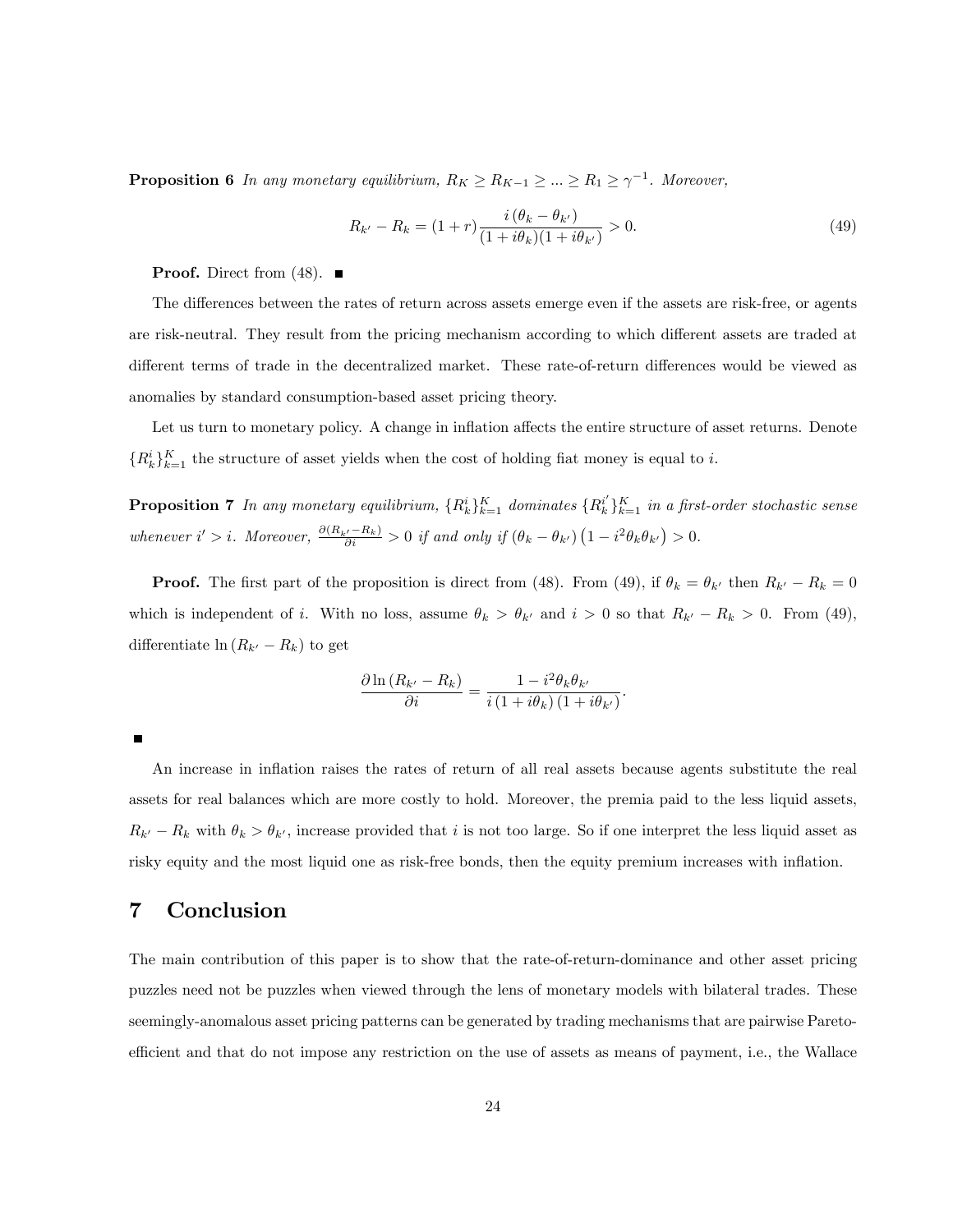dictum is satisfied. Liquidity differences across assets can arise because agents coordinate on a mechanism that makes it cheaper for buyers to trade some assets relative to others. For instance, sellers can agree to o§er better terms of trade to buyers trading with money instead of bonds or equity. Lagos (2006) shows that a calibrated version of a search-theoretic monetary model can account for both the risk-free rate and the equity premium puzzles once a small restriction is introduced on the use of equity as means of payment. Our analysis indicates that such a restriction is, in fact, not needed once one allows for a broader class of trading mechanisms. The trading mechanisms we have considered have no axiomatic or strategic foundations, where the only property that we impose on the mechanism is that it be pairwise Pareto-efficient. Ideally, one would like to reconcile the existing approaches by providing deeper foundations for the mechanisms we have considered. We leave this for future research.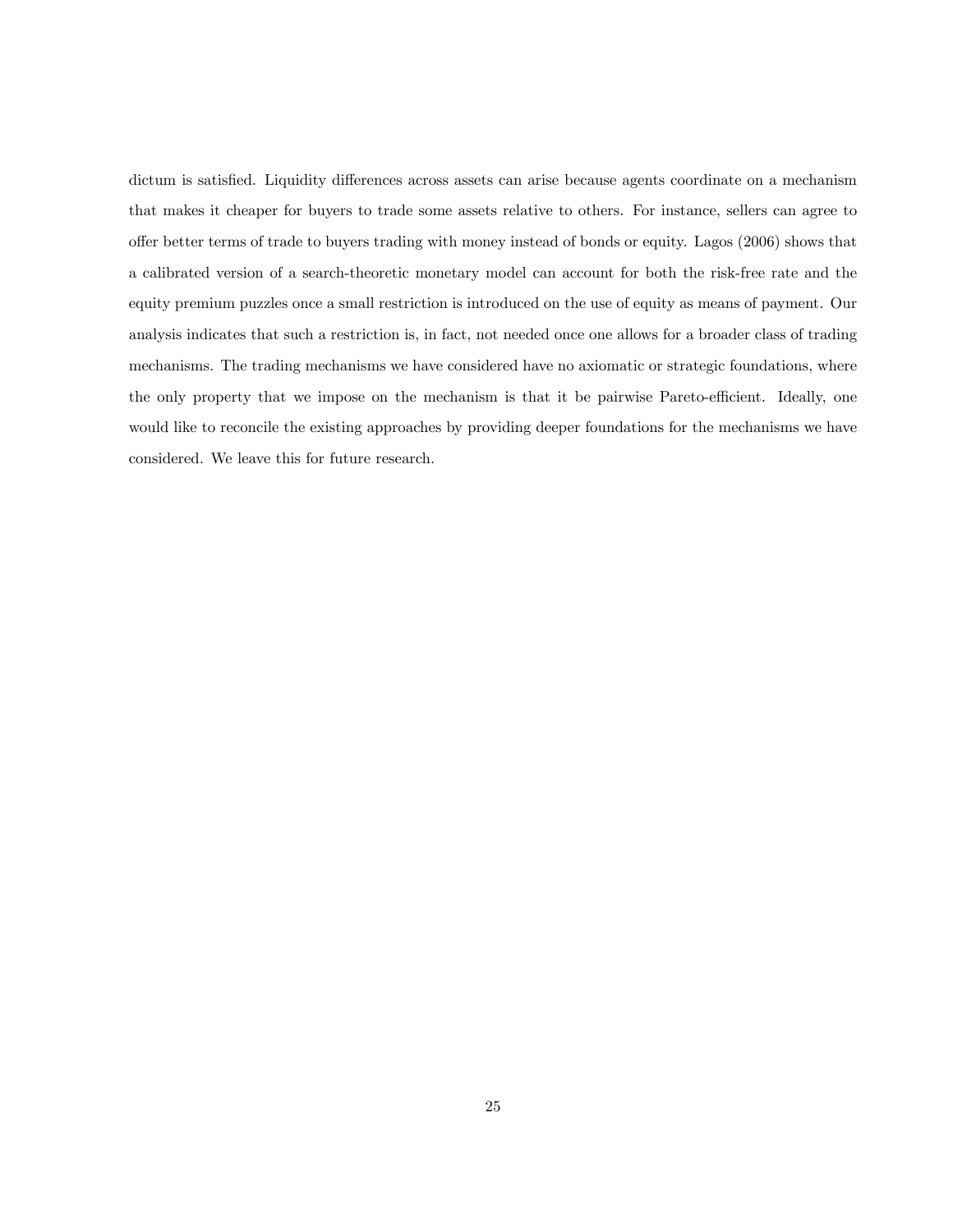#### References

- [1] Aiyagari, S. Rao, Wallace, Neil, and Randall Wright (1996). "Coexistence of money and interest-bearing securities", Journal of Monetary Economics 37, 397-419.
- [2] Andolfatto, David (2007). "Incentives and the limits to deflationary policy," Simon Fraser University Working Paper.
- [3] Aruoba, S. Boragan and Sanjay K. Chugh (2008). "Optimal fiscal and monetary policy when money is essential," Working Paper.
- [4] Aruoba, S. Borağan and Randall Wright (2003). "Search, money and capital: A neoclassical dichotomy," Journal of Money, Credit and Banking 35, 1086-1105.
- [5] Aruoba, S. Boragan, Rocheteau, Guillaume, and Christopher Waller (2007). "Bargaining and the value of money,î Journal of Monetary Economics 54, 2636-2655
- [6] Banarjee, Abhijit and Eric Maskin (1996). "A Walrasian theory of money and barter," Quarterly Journal of Economics 111, 955-1005.
- [7] Bansal, Ravi and John Coleman (1996). "A monetary explanation of the equity premium, term premium, and risk-free rate puzzles," Journal of Political Economy 104, 1135-1171.
- [8] Geromichalos, Athanasios, Licari, Juan Manuel, and Jose Suarez-Lledo (2007). "Monetary policy and asset prices," Review of Economic Dynamics 10, 761-779.
- [9] Hall, Robert (2005). "Employment fluctuations with equilibrium wage stickiness," American Economic Review 95, 50-65.
- [10] Huy, Tai-wei, Kennan, John, and Neil Wallace (2008). "Coalition-proof trade and the Friedman rule in the Lagos-Wright model," Working Paper.
- [11] Kiyotaki, Nobuhiro and John Moore (2005). "Liquidity and asset prices," International Economic Review 46, 317-349.
- [12] Kiyotaki, Nobuhiro and Randall Wright (1989). "On money as a medium of exchange," Journal of Political Economy 97, 927-54.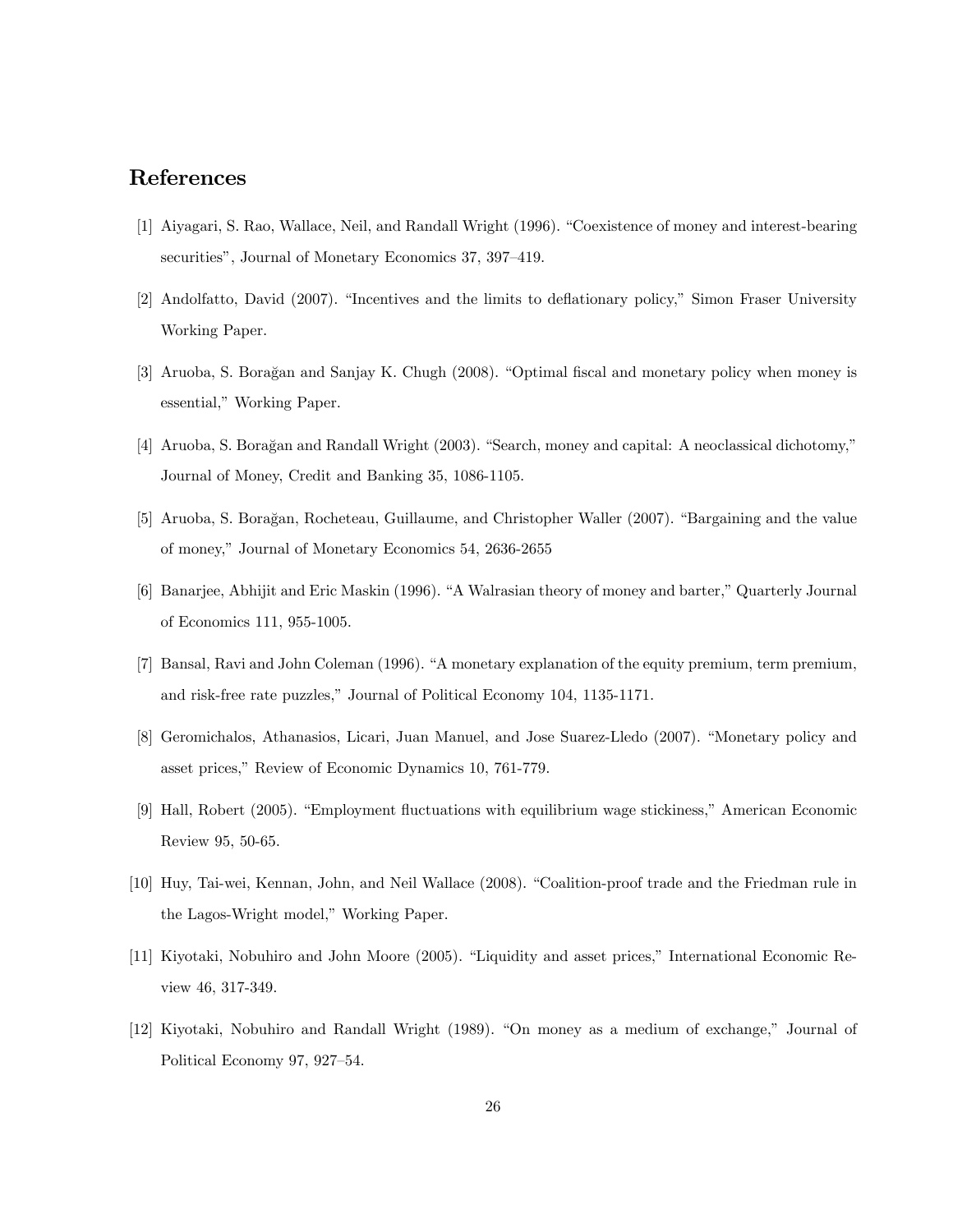- [13] Kocherlakota, Narayana (2005). "Optimal monetary policy: What we know and what we donít know," International Economic Review 46, 715-729.
- [14] Lagos, Ricardo (2006). "Asset prices and liquidity in an exchange economy," Federal Reserve Bank of Minneapolis Staff Report 373.
- $[15]$  Lagos, Ricardo and Guillaume Rocheteau (2008). "Money and capital as competing media of exchange," Journal of Economic Theory 142, 247-258.
- [16] Lagos, Ricardo and Randall Wright (2005). "A unified framework for monetary theory and policy analysis," Journal of Political Economy 113, 463–484.
- [17] Lester, Benjamin, Postlewaite, Andrew, and Randall Wright (2007). "Liquidity, asset prices and monetary policy," University of Pennsylvania Working Paper.
- [18] Marshall, David (1992). "Inflation and asset returns in a monetary economy," Journal of Finance 47, 1315-1342.
- [19] Matsuyama, Kiminori, Kiyotaki, Nobuhiro, and Matsui, Aki (1993). "Toward a theory of international currency", Review of Economic Studies 60, 283-307.
- [20] Rocheteau, Guillaume and Randall Wright (2005). "Money in search equilibrium, in competitive equilibrium, and in competitive search equilibrium," Econometrica  $73, 175-202$ .
- [21] Rocheteau, Guillaume (2008). "Money and competing assets under private information," Working Paper of the Federal Reserve Bank of Cleveland 08-02.
- $[22]$  Shi, Shouyong (1997). "A divisible search model of fiat money," Econometrica 65, 75-102.
- [23] Wallace, Neil (1996). "A dictum for monetary theory," Federal Reserve Bank of Minneapolis Quarterly Review 22, 20-26.
- [24] Wallace, Neil (2000). "A model of the liquidity structure based on asset indivisibility," Journal of Monetary Economics 45, 55-68.
- [25] Weill, Pierre-Olivier (2008). "Liquidity premia in dynamic bargaining markets," Journal of Economic Theory 140, 66-96.